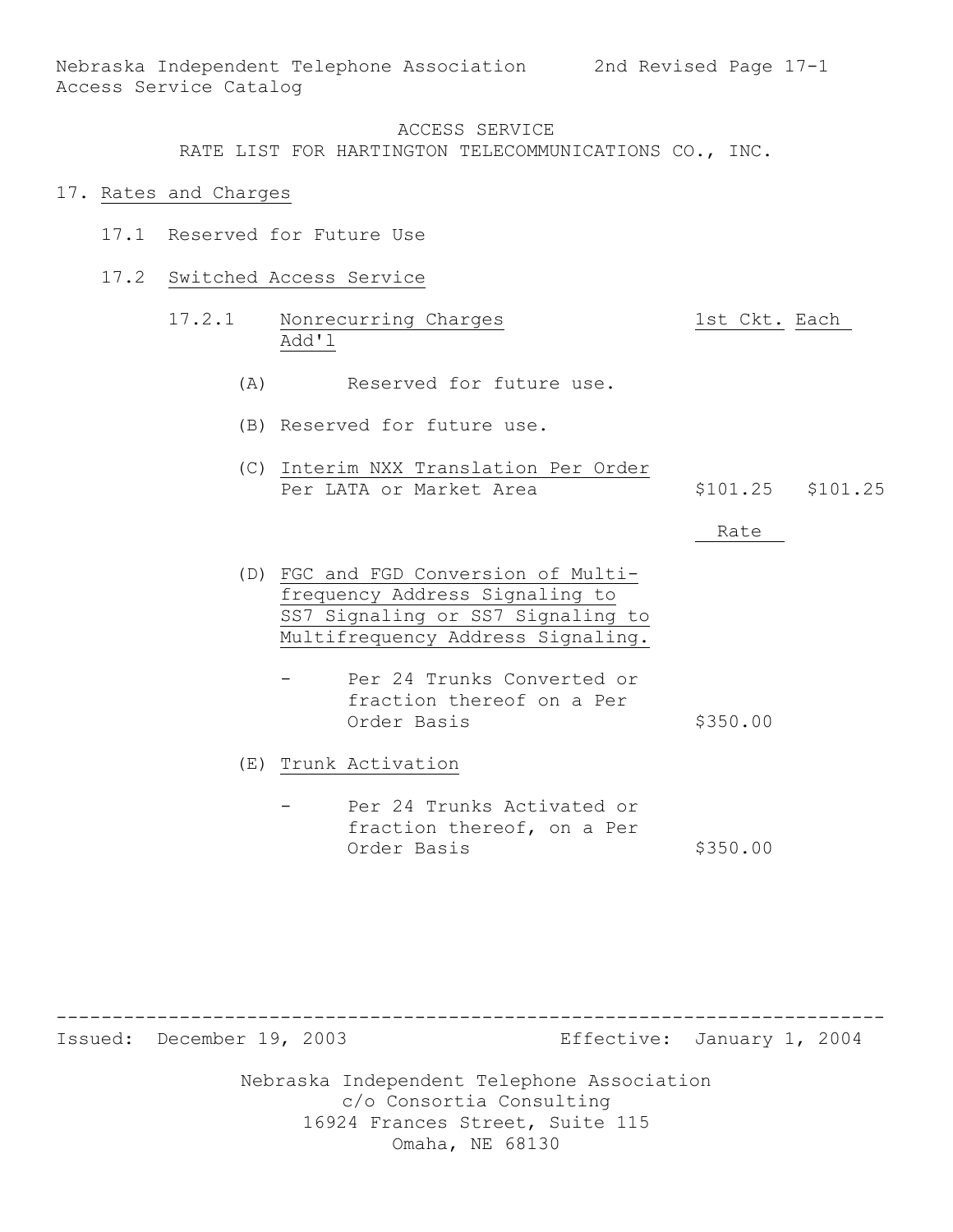# 17. Rates and Charges (Cont'd.)

Access Service Catalog

|                       | 17.2.2 Local Transport |                                                                           | Rate                    |
|-----------------------|------------------------|---------------------------------------------------------------------------|-------------------------|
|                       |                        | Direct Trunked Transport                                                  |                         |
|                       |                        | Direct Trunked Facility                                                   |                         |
|                       |                        | Per Mile                                                                  |                         |
|                       |                        | - Voice Grade                                                             | (See Note 2)            |
|                       |                        | - High Capacity DS1                                                       | (See Note 2)            |
|                       |                        | - High Capacity DS3                                                       | (See Note 2)            |
|                       |                        | Direct Trunked Termination<br>Per Termination                             |                         |
|                       |                        | - Voice Grade                                                             | (See Note 2)            |
|                       |                        | - High Capacity DS1                                                       | (See Note 2)            |
|                       |                        | - High Capacity DS3                                                       | (See Note 2)            |
|                       |                        | Multiplexing                                                              |                         |
|                       |                        | Per Arrangement                                                           |                         |
|                       |                        | DS3 to DS1                                                                | (See Note 2)            |
|                       |                        | DS1 to Voice                                                              | (See Note 2)            |
|                       |                        |                                                                           |                         |
|                       |                        | Tandem Switched Transport<br>(Applies to Non-Toll Free)                   | (C)                     |
|                       |                        |                                                                           |                         |
|                       |                        | Tandem Switched Facility                                                  |                         |
|                       |                        | Per Access Min. Per Mile                                                  |                         |
|                       |                        | Originating                                                               | \$0.00109066            |
|                       |                        | Terminating                                                               | (See Note 1)            |
|                       |                        | Tandem Switched Termination                                               |                         |
|                       |                        | Per Access Minute Per Term.                                               |                         |
|                       |                        | Originating                                                               | \$0.01129063            |
|                       |                        | Terminating                                                               | (See Note 1)            |
|                       |                        |                                                                           |                         |
|                       |                        | Network Blocking Per Blocked Call                                         |                         |
|                       |                        | Applies to FGD only                                                       | \$0.0155                |
| terminating TST.      |                        | NOTE 1: Rate mirrors NECA Tariff FCC No. 5 for terminating TSF and        |                         |
| Multiplexing.         |                        | NOTE 2: Rate mirrors NECA Tariff FCC No. 5 for Direct Trunk Transport and |                         |
| Issued: June 18, 2021 |                        |                                                                           | Effective: July 1, 2021 |
|                       |                        | Nebraska Independent Telephone Association                                |                         |
|                       |                        | c/o Consortia Consulting                                                  |                         |
|                       |                        | 16924 Frances Street, Suite 115                                           |                         |
|                       |                        | Omaha, NE 68130                                                           |                         |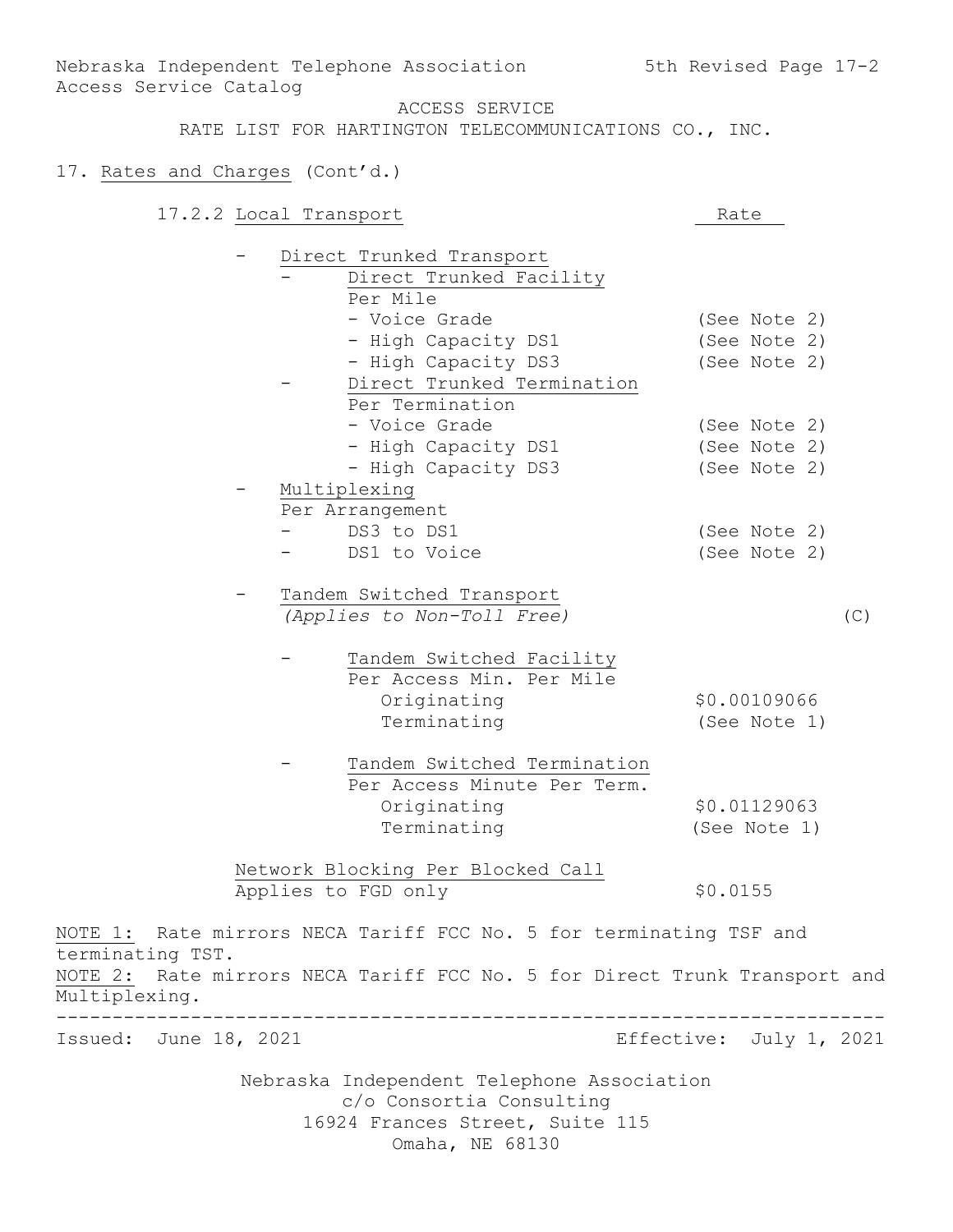- 17. Rates and Charges (Cont'd.)
	- 17.2 Switched Access Service (Cont'd.)
		- 17.2.2 Local Transport (Cont'd.)

#### (A) Common Channel Signaling Network Connection\*

|     |     |                                                    | Rate       |     |
|-----|-----|----------------------------------------------------|------------|-----|
|     | (1) | Signaling Network Access Link                      |            |     |
|     |     | - Signaling Mileage<br>Facility Per Mile           | \$3.96     |     |
|     |     | - Signaling Mileage Termination<br>per Termination | \$39.79    |     |
|     |     |                                                    | $NRC**$    |     |
|     | (2) | STP Port<br>- per Port                             | \$455.00   |     |
| (B) |     | 800 Data Base Access Service Queries               |            | (C) |
|     |     | Per Query                                          |            |     |
|     |     | Basic                                              | (See Note) | (R) |

| $\sim$ | Vertical Feature |  | (See Note) (R) |  |
|--------|------------------|--|----------------|--|

NOTE: Rate Mirrors NECA Tariff No. 5 for 800 Data Base Queries.

\*Available where technically feasible, as designated in NECA Tariff F.C.C. No. 4, Wire Center Information.

\*\*NRC is an abbreviation for nonrecurring charge.

-------------------------------------------------------------------------- Issued: June 18, 2021 **Example 2018** Effective: July 1, 2021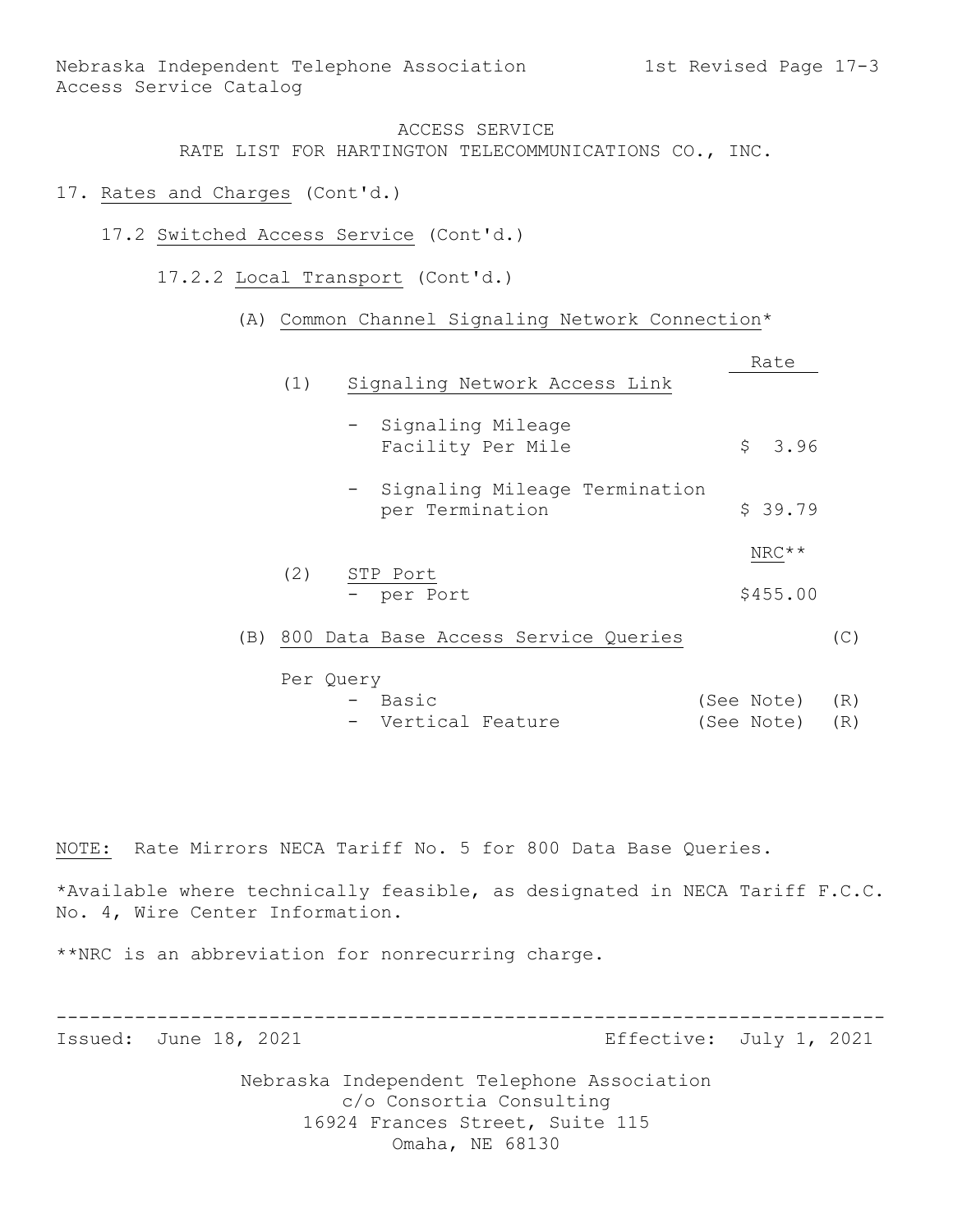|                        | Nebraska Independent Telephone Association                                 | 3rd Revised Page 17-4   |              |
|------------------------|----------------------------------------------------------------------------|-------------------------|--------------|
| Access Service Catalog | ACCESS SERVICE                                                             |                         |              |
|                        | RATE LIST FOR HARTINGTON TELECOMMUNICATIONS CO., INC.                      |                         |              |
|                        | 17. Rates and Charges (Cont'd.)                                            |                         |              |
|                        |                                                                            |                         |              |
|                        | 17.2 Switched Access Service (Cont'd.)                                     |                         |              |
| 17.2.3 End Office      |                                                                            |                         |              |
|                        | (A) Local Switching                                                        | Rate                    |              |
|                        | Per Access Minute                                                          |                         |              |
|                        | (Applies to Non-Toll Free)                                                 |                         | (C)          |
|                        | Originating                                                                | \$0.04272665            |              |
|                        | Terminating                                                                | (See Note 1)            |              |
|                        | (Applies to Toll Free Only)                                                |                         | (N)          |
|                        | Originating                                                                | (See Note 2)            | $\mathbb{R}$ |
|                        | Terminating                                                                | (See Note 2)            | (N)          |
|                        | (B) Information Surcharge                                                  |                         |              |
|                        | -Per 100 Access Minutes                                                    |                         |              |
|                        | (Applies to Non-Toll Free)                                                 |                         | (C)          |
|                        | Originating                                                                | \$0.021625              |              |
|                        | Terminating                                                                | (See Note 1)            |              |
|                        | (Applies to Toll Free Only)                                                |                         | (N)          |
|                        | Originating                                                                | (See Note 2)            | $\mathbf{L}$ |
|                        | Terminating                                                                | (See Note 2)            | (N)          |
|                        | 17.2.4 Reserved for future use.                                            |                         |              |
|                        | 17.2.5 Directory Assistance Service                                        | Rate                    |              |
|                        | (A) Directory Assistance Service                                           |                         |              |
|                        | A Directory Assistance Service                                             |                         |              |
|                        | Charge applies for each call to                                            |                         |              |
|                        | Directory Assistance Service.                                              | \$1.01                  |              |
|                        | (B) Reserved for future use.                                               |                         |              |
|                        | NOTE 1: Rate mirrors NECA Tariff FCC No. 5 for terminating Local Switching |                         |              |
|                        | and terminating Information Surcharge.                                     |                         |              |
|                        | NOTE 2: Rate mirrors NECA Tariff FCC No. 5 for Toll Free Local Switching   |                         |              |
|                        | and Toll Free Information Surcharge.                                       |                         |              |
|                        |                                                                            |                         |              |
| Issued: June 18, 2021  |                                                                            | Effective: July 1, 2021 |              |
|                        | Nebraska Independent Telephone Association                                 |                         |              |
|                        | c/o Consortia Consulting                                                   |                         |              |
|                        | 16924 Frances Street, Suite 115                                            |                         |              |
|                        | Omaha, NE 68130                                                            |                         |              |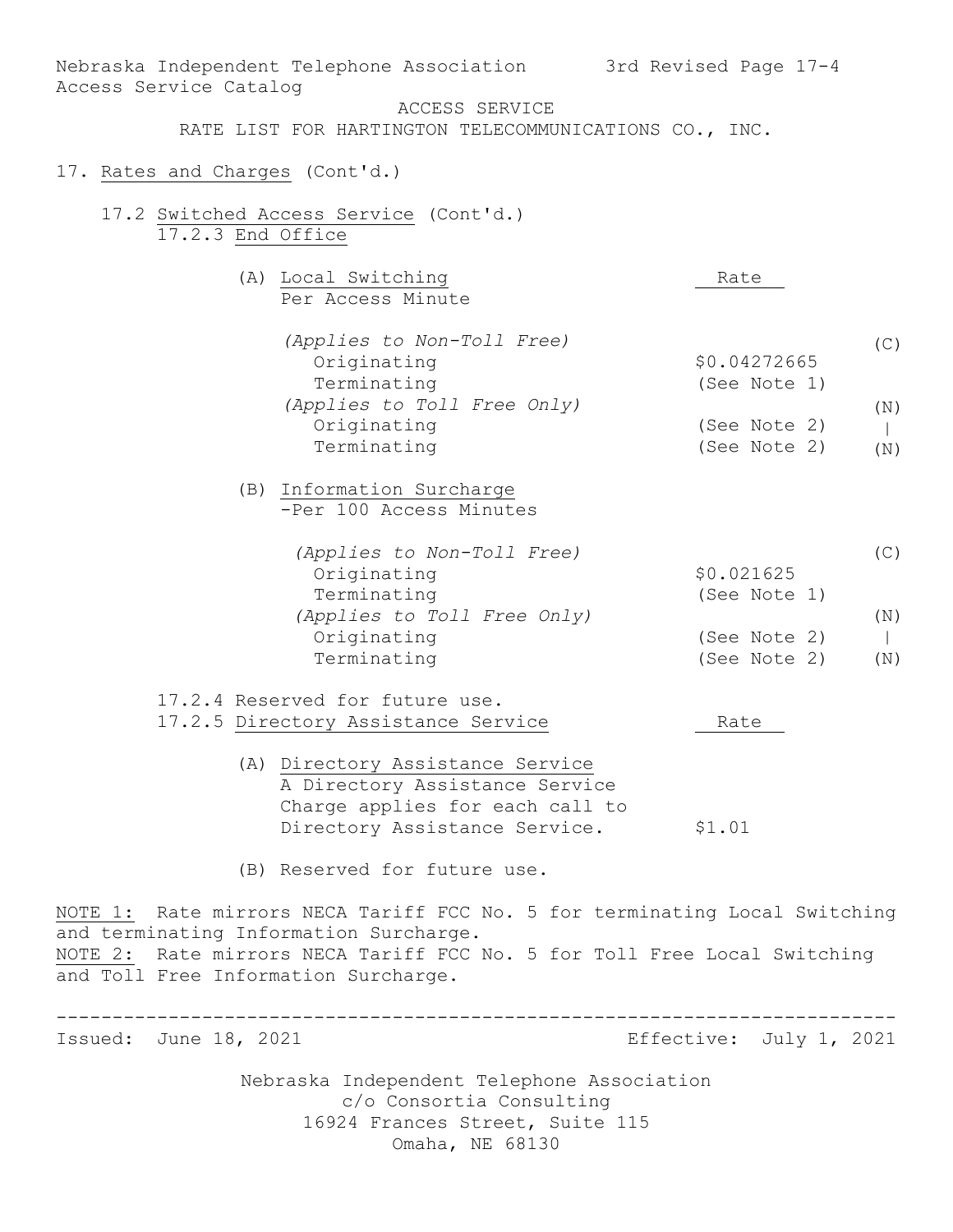#### ACCESS SERVICE

RATE LIST FOR HARTINGTON TELECOMMUNICATIONS CO., INC.

- 17. Rates and Charges (Cont'd.)
	- 17.2 Switched Access Service (Cont'd.)
		- 17.2.5 Directory Assistance Service (Cont'd.)
			- (C) Credit Allowance for Uncompleted Rate DA Calls

In addition to the credit allowance for Directory Assistance Service Call as set forth in 9.4.8(A) of NECA TARIFF F.C.C. NO. 5, there is also a credit allowance for the Switched Access Service portion in the originating LATA of such DA call. The credit will be as set forth following:

- (1) Reserved for future use.
- (2) Credit per call when FGA or FGB Switched Access Service is billed using per minute rates  $$0.0659$
- (3) Credit per call when FGC or FGD Switched Access Service is billed using per minute rates \$0.0659
- 17.2.6 IntraLATA Dialing Parity Surcharge \$0.00526692 Per Intrastate Originating Access Minute

Issued: June 19, 2001 **Example 2018** Effective: July 1, 2001

Nebraska Independent Telephone Association c/o Consortia Consulting 16924 Frances Street, Suite 115 Omaha, NE 68130

--------------------------------------------------------------------------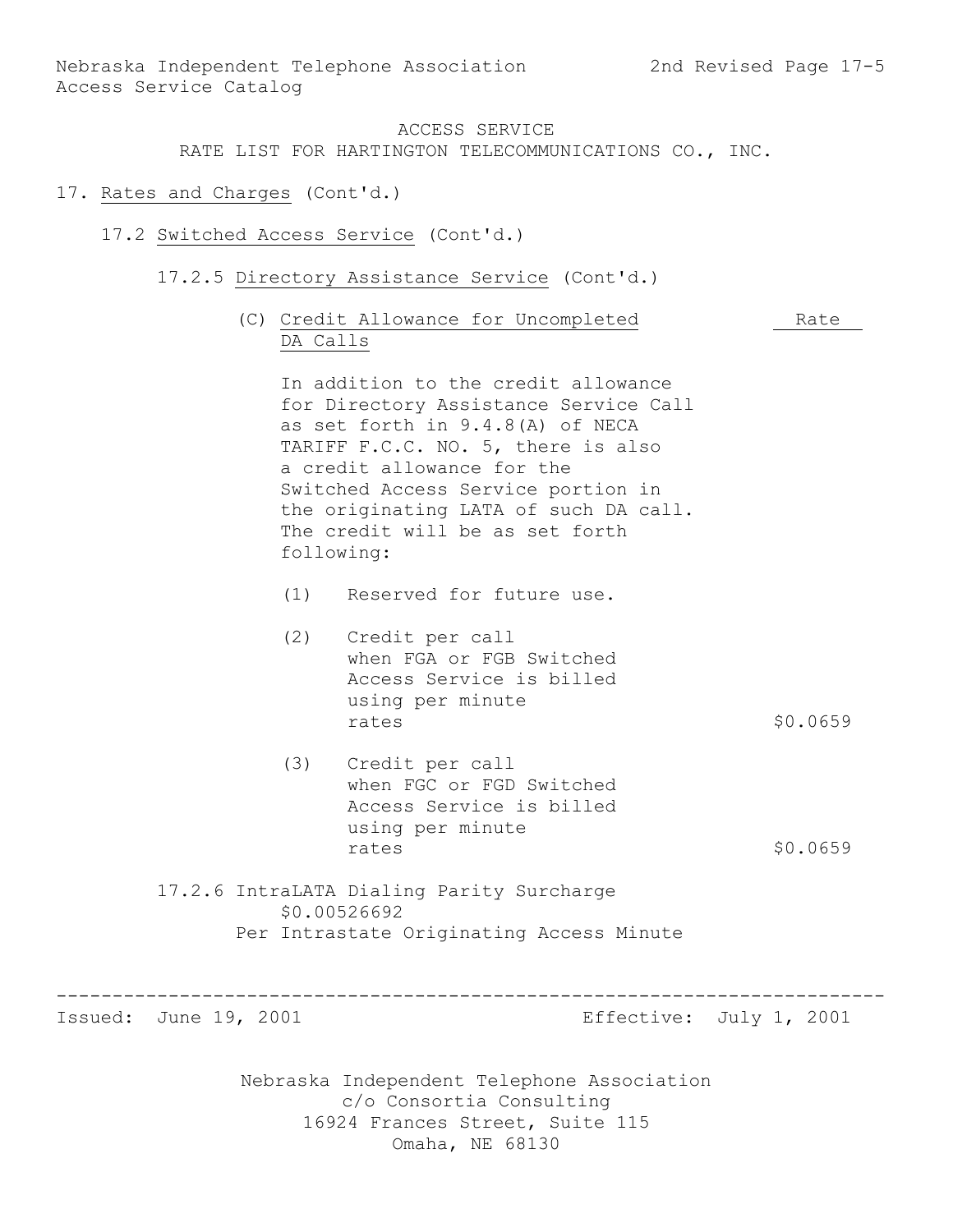Nebraska Independent Telephone Association (Original Page 17-6) Access Service Catalog

ACCESS SERVICE

RATE LIST FOR HARTINGTON TELECOMMUNICATIONS CO., INC.

# 17. Rates and Charges (Cont'd.)

## 17.3 Special Access Service

17.3.1 Reserved for future use. 17.3.2 Reserved for future use. 17.3.3 Reserved for future use.

17.3.4 Voice Grade Service

Regulations for Voice Grade Service are set forth in NECA TARIFF F.C.C. NO. 5, Section 7.6.

|                          |                                                                                                                              | Monthly 1st Each Add'1. NRC* |                         |                   |
|--------------------------|------------------------------------------------------------------------------------------------------------------------------|------------------------------|-------------------------|-------------------|
|                          | (A) Channel Termination Rate Ckt.                                                                                            |                              | Ckt.<br>Per Termination |                   |
|                          | -Two-wire                                                                                                                    | \$33.50                      |                         | \$200.00 \$200.00 |
|                          | -Four-wire                                                                                                                   | \$48.30                      | \$200.00 \$200.00       |                   |
|                          | (B) Channel Mileage                                                                                                          |                              | Monthly<br>Rate         |                   |
|                          | (1) Channel Mileage Facility<br>Per Mile                                                                                     |                              |                         | \$2.50            |
|                          | (2) Channel Mileage Termination<br>Per Termination                                                                           |                              |                         | \$27.05           |
|                          | (C) Optional Features and Functions                                                                                          |                              |                         |                   |
|                          | (1) Bridging<br>$-Two-Wire$<br>-Four-Wire                                                                                    | (a) Voice Bridging Per Port  |                         | \$5.75<br>\$5.75  |
|                          | (b) Data Bridging Per Port<br>$-Two-Wire$<br>-Four-Wire<br>*NRC is an abbreviation for nonrecurring charge                   |                              |                         | \$5.75<br>\$5.75  |
| -Issued: August 20, 1999 |                                                                                                                              | Effective: September 1, 1999 |                         |                   |
|                          | Nebraska Independent Telephone Association<br>c/o Consortia Consulting<br>16924 Frances Street, Suite 115<br>Omaha, NE 68130 |                              |                         |                   |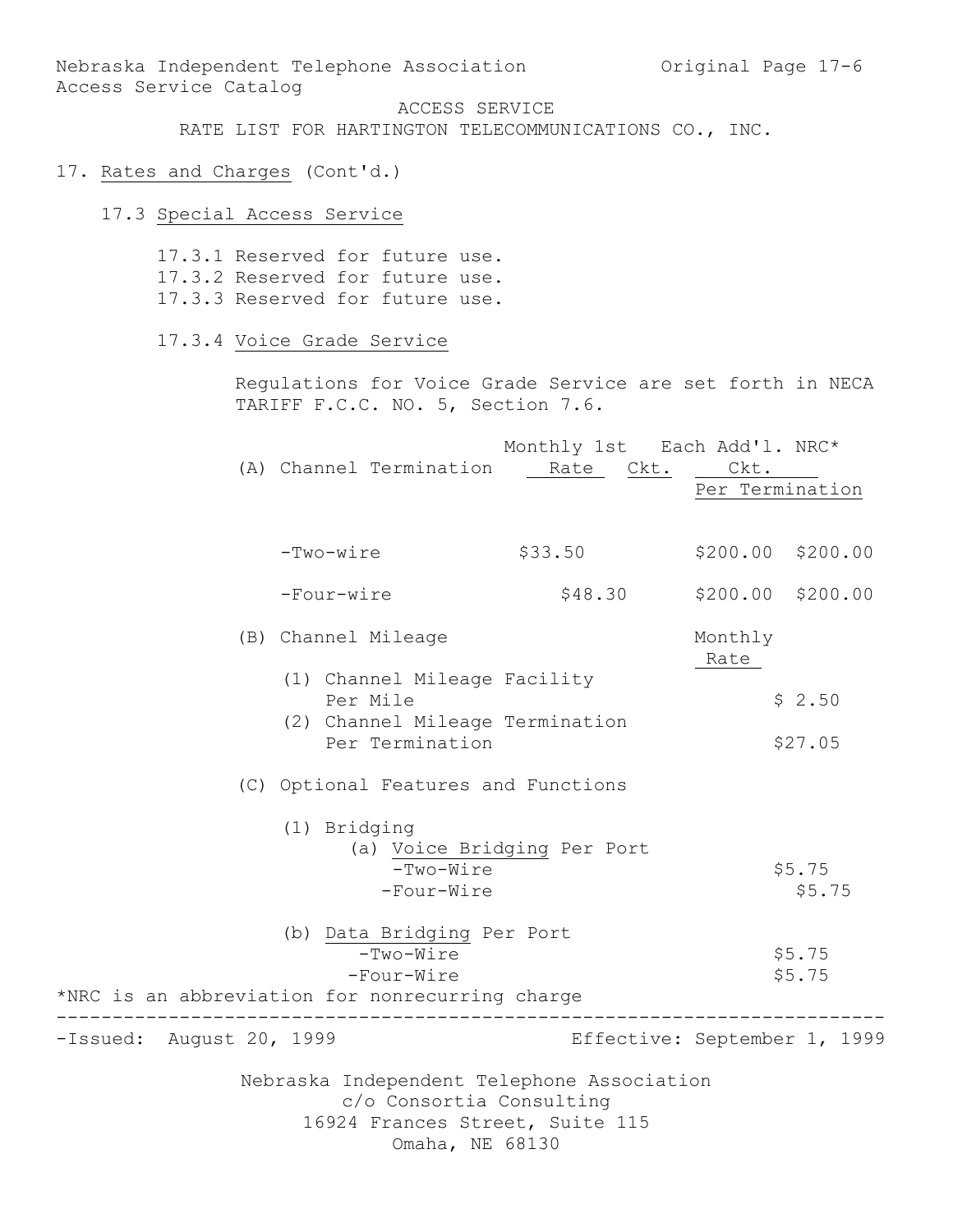- 17. Rates and Charges (Cont'd.)
	- 17.3 Special Access Service (Cont'd.)
		- 17.3.4 Voice Grade Service (Cont'd.)
			- (C) Optional Features and Functions (Cont'd.)

|                                      | Monthly<br>Rate |
|--------------------------------------|-----------------|
| (1) Bridging (Cont'd.)               |                 |
| (c) Reserved for future use.         |                 |
| (d) Reserved for future use.         |                 |
| (e) Telemetry and Alarm Bridging     |                 |
| Active Bridging Channel Connections  |                 |
| Per Channel Connected                |                 |
| -Split Band                          | \$8.89          |
| -Summation                           | \$3.47          |
| Passive Bridging Channel Connections |                 |
| Per Channel Connected                | $S_0.24$        |

-------------------------------------------------------------------------- Issued: August 20, 1999 Effective: September 1, 1999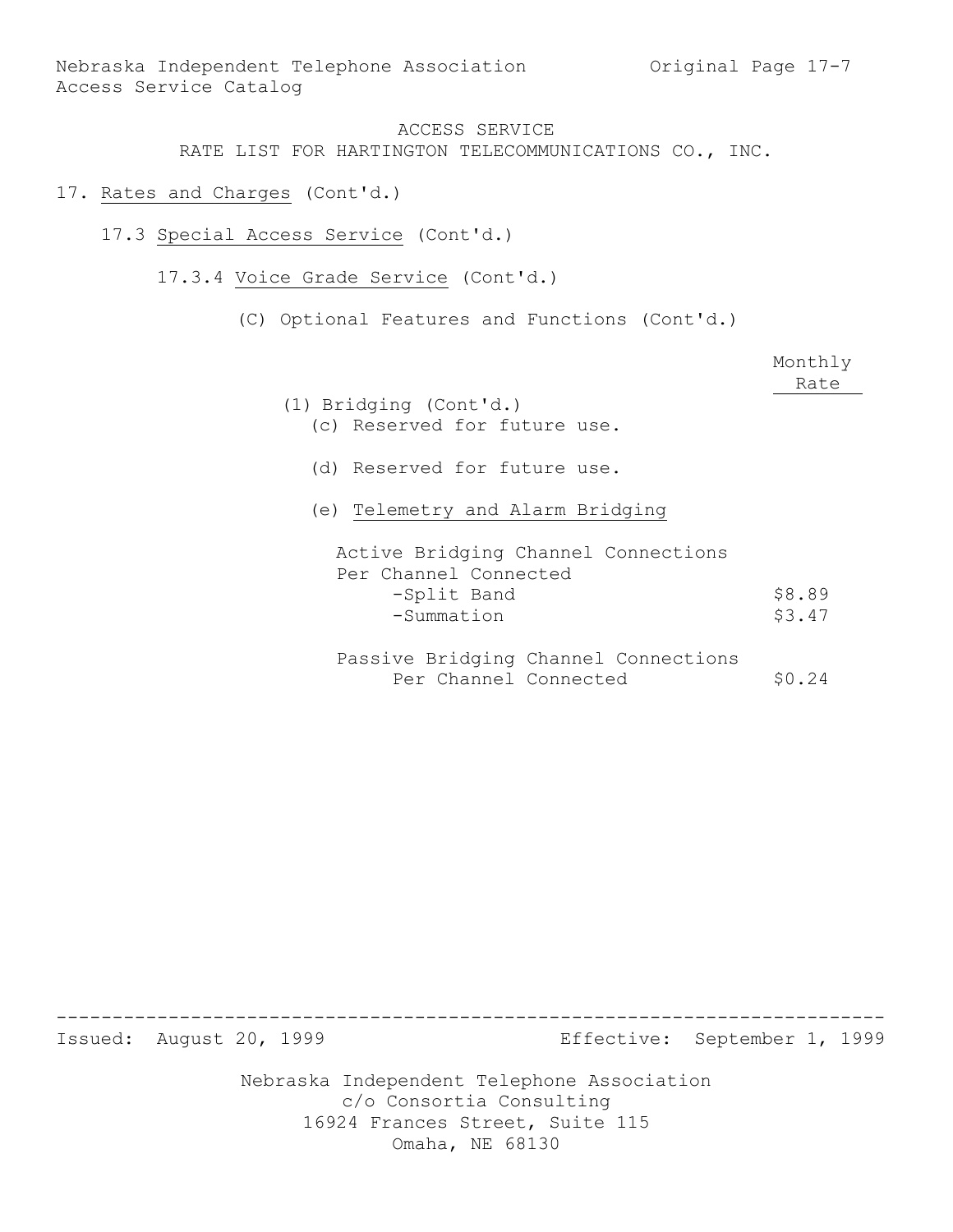- 17. Rates and Charges (Cont'd.) 17.3 Special Access Service (Cont'd.) 17.3.4 Voice Grade Service (Cont'd.) Monthly Rate (C) Optional Features and Functions (Cont'd.) (2) Conditioning Per Termination  $-$  C-Type  $\frac{1}{5}$  6.90 - Data Capability \$ 4.75 (3) Improved Return Loss for Transmission Per Termination
	- Two-Wire \$11.85 - Four-Wire \$11.85
	- (4) Customer Specified Receive Level Per Two-Wire Termination \$ 6.60
	- (5) Reserved for future use.
	- (6) Signaling Capability Per Termination  $$12.40$

Nebraska Independent Telephone Association -------------------------------------------------------------------------- Issued: August 20, 1999 Effective: September 1, 1999

c/o Consortia Consulting 16924 Frances Street, Suite 115 Omaha, NE 68130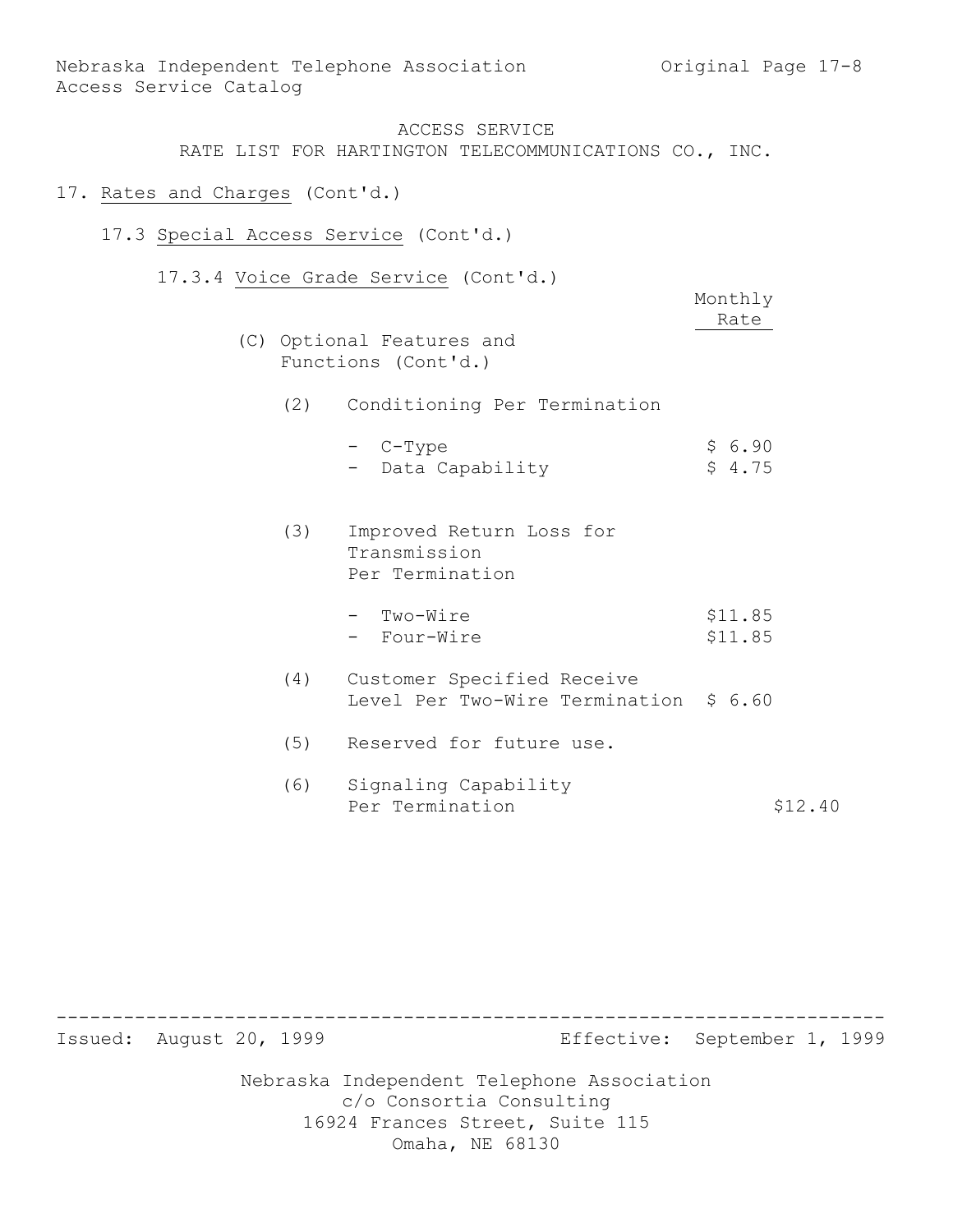- 17. Rates and Charges (Cont'd.)
	- 17.3 Special Access Service (Cont'd.)
		- 17.3.4 Voice Grade Service (Cont'd.)

(C) Optional Features and Functions (Cont'd.)

Monthly Rate

- (7) Selective Signaling Arrangement Per Arrangement \$6.38
- (8) Transfer Arrangement (key activated or dial-up\*)
	- Per four port arrangement including control channel termination\*\* \$3.01
	- Per five port arrangement including control channel termination\*\* \$6.85
- (9) Public Packet Switching Network (PPSN) Interface Arrangement Per Arrangement ICB

NOTE: ICB rates and charges shall be filed in 17.3.9.

\*The dial-up option requires the customer to purchase the Controller Arrangement, which is described in NECA TARIFF F.C.C. NO. 5, Section 13.3.4. \*\*An additional Channel Termination charge will apply whenever a spare channel is configured as a leg to the customer designated premises. Additional channel mileage charges will also apply when the transfer arrangement is not located in the customer designated premises serving wire center.

--------------------------------------------------------------------------

Issued: August 20, 1999 Effective: September 1, 1999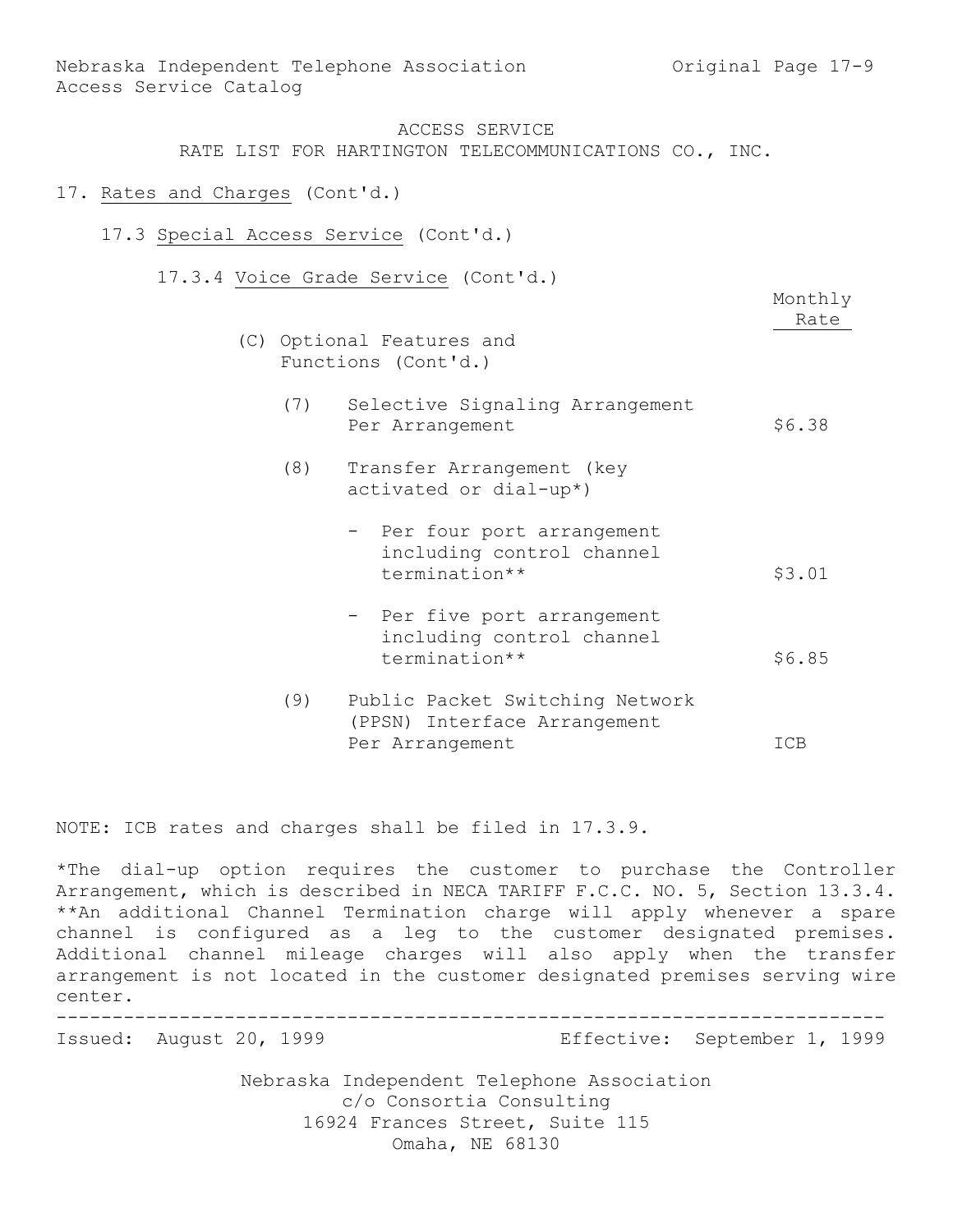Nebraska Independent Telephone Association c/o Consortia Consulting 16924 Frances Street, Suite 115 RATE LIST FOR HARTINGTON TELECOMMUNICATIONS CO., INC. 17. Rates and Charges (Cont'd.) 17.3 Special Access Service (Cont'd.) 17.3.5 Program Audio Service Regulations concerning Program Audio Service are set forth in Section 7.7 of NECA TARIFF F.C.C. NO. 5. Monthly Nonrecurring Rate \* Charge (A) Channel Termination Per Termination - 200 to 3500 Hz \$41.60 \$150.00 - 100 to 5000 Hz \$62.55 \$150.00 - 50 to 8000 Hz \$62.55 \$150.00 - 50 to 15000 Hz \$62.55 \$150.00 (B) Channel Mileage (1) Channel Mileage Facility Per Mile  $-200$  to 3500 Hz  $\frac{1}{2}$  \$ 2.63  $- 100$  to 5000 Hz  $$5.27$ - 50 to 8000 Hz \$ 7.75  $-$  50 to 15000 Hz  $$10.33$ (2) Channel Mileage Termination Per Termination - 200 to 3500 Hz<br>- 100 to 5000 Hz \$ 52.35  $- 100$  to  $5000$  Hz - 50 to 8000 Hz \$ 80.65 - 50 to 15000 Hz \$106.95 \* Daily Rates are 1/10th of the monthly rates, up to a maximum of the monthly charge. ------------------------------------------------------------------------ Issued: August 20, 1999 Effective: September 1, 1999

Nebraska Independent Telephone Association and Original Page 17-10

ACCESS SERVICE

Access Service Catalog

Omaha, NE 68130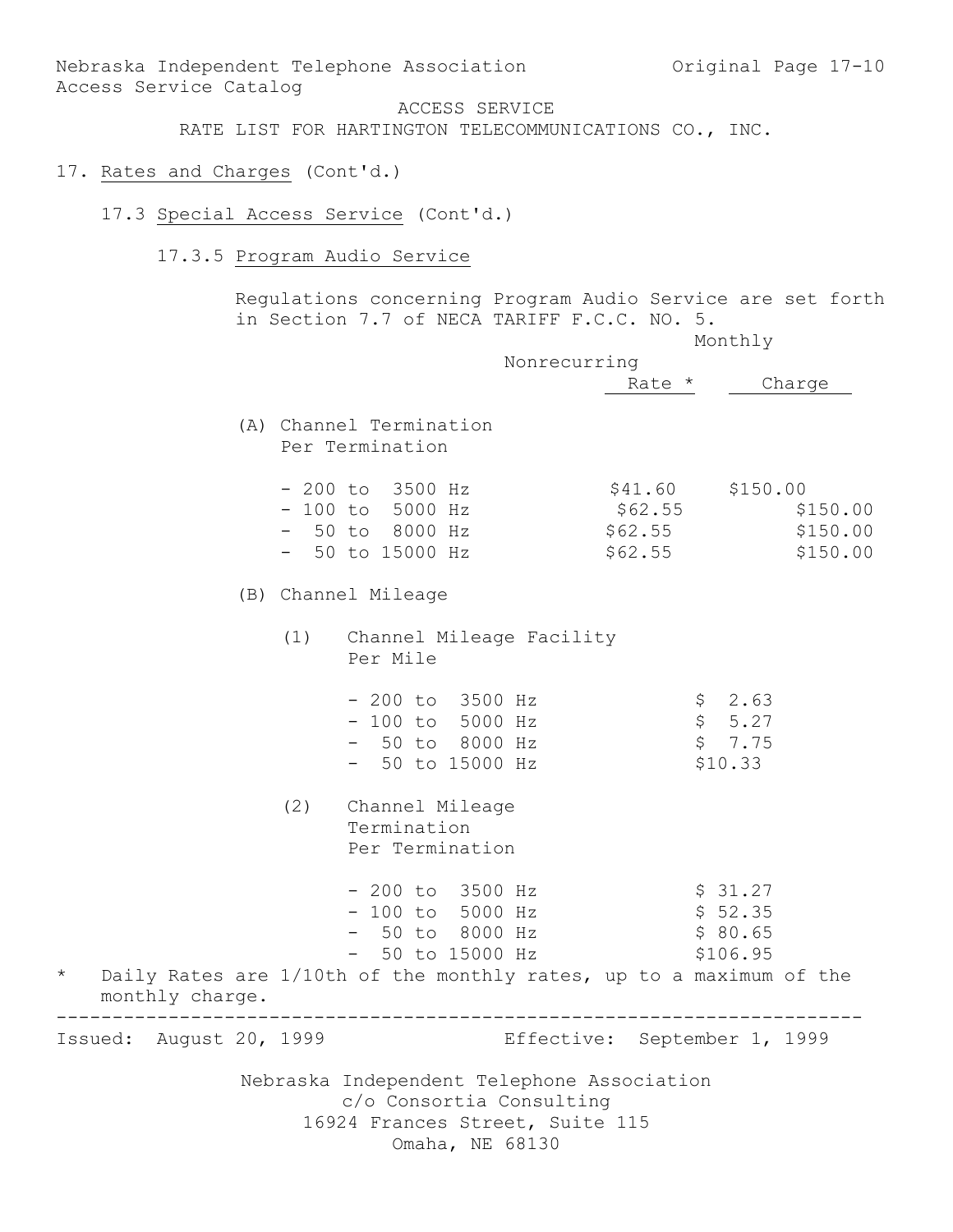Nebraska Independent Telephone Association Original Page 17-11 Access Service Catalog

### ACCESS SERVICE RATE LIST FOR HARTINGTON TELECOMMUNICATIONS CO., INC.

- 17. Rates and Charges (Cont'd.)
	- 17.3 Special Access Service (Cont'd.)

17.3.5 Program Audio Service (Cont'd.)

|  |     |                                              | Monthly |         |
|--|-----|----------------------------------------------|---------|---------|
|  |     |                                              | Rate *  |         |
|  |     | (C) Optional Features and Functions          |         |         |
|  | (1) | Bridging, Distribution<br>Amplifier Per Port |         | \$19.19 |
|  | (2) | Gain Conditioning<br>Per Service             | \$11.23 |         |
|  | (3) | Stereo<br>Per Service                        | \$18.24 |         |

17.3.6 Reserved for future use.

\*Daily Rates are 1/10th of the monthly rates, up to a maximum of the monthly charge.

-------------------------------------------------------------------------- Issued: August 20, 1999 Effective: September 1, 1999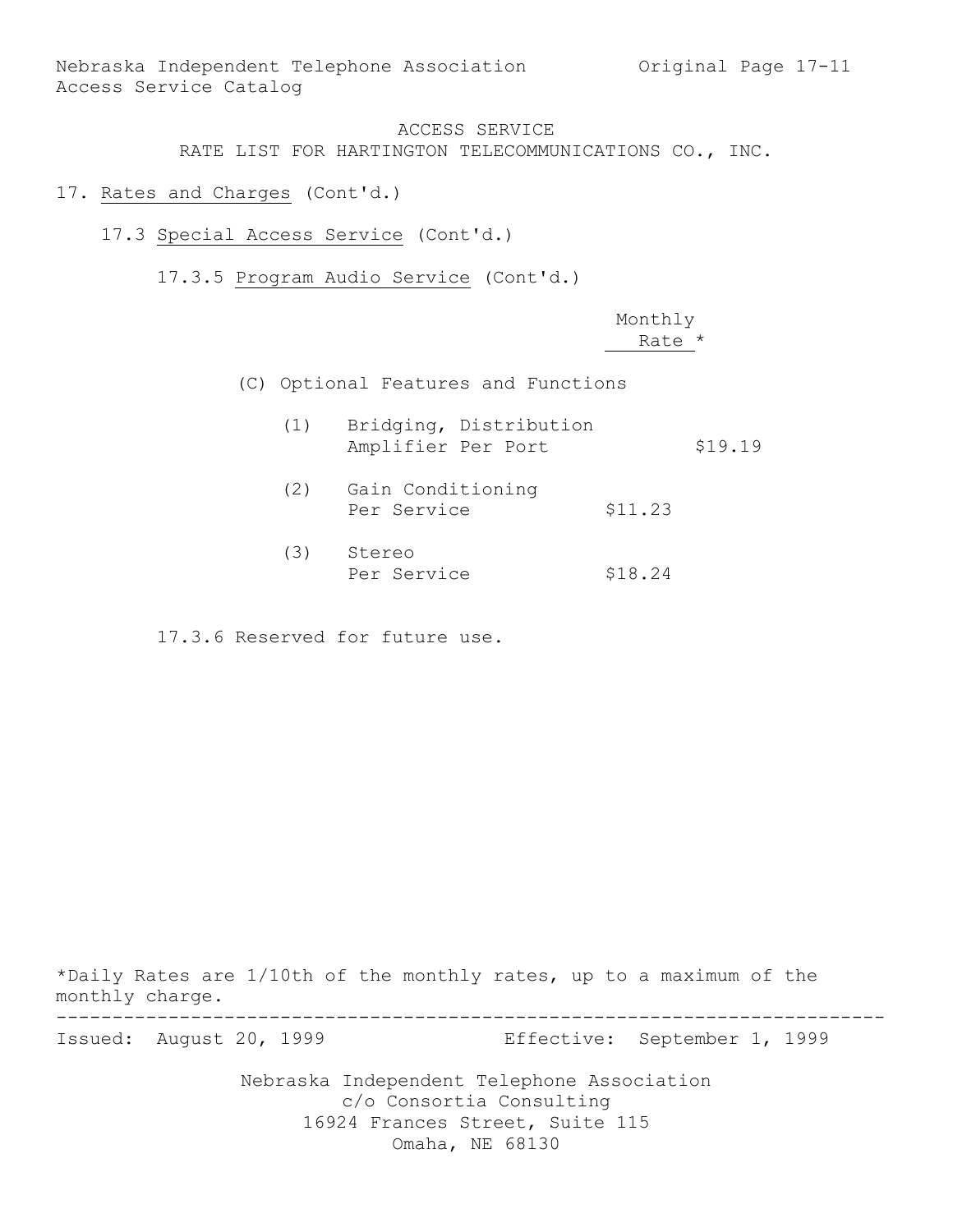Access Service Catalog ACCESS SERVICE RATE LIST FOR HARTINGTON TELECOMMUNICATIONS CO., INC. 17. Rates and Charges (Cont'd.) 17.3 Special Access Service (Cont'd.) 17.3.7 Digital Data Service Regulations concerning Digital Data Service are set forth in NECA TARIFF F.C.C. NO. 5, Section 7.9. Monthly Nonrecurring Charges Rate 1st Ckt. Each Add'l (A) Channel Termination Per Termination - 2.4 kbps \$64.50 \$210.00 \$210.00 - 4.8 kbps \$64.50 \$210.00 \$210.00 - 9.6 kbps \$64.50 \$210.00 \$210.00 - 56.0 kbps \$64.50 \$210.00 \$210.00 - 64.0 kbps \$64.50 \$210.00 \$210.00 (B) Channel Mileage (1) Channel Mileage Facility Per Mile - 2.4 kbps \$ 3.00 - 4.8 kbps \$ 3.00 - 9.6 kbps \$ 3.00 - 56.0 kbps \$ 3.00 - 56.0 kbps<br>- 64.0 kbps \$ 3.00 (2) Channel Mileage Termination Per Termination - 2.4 kbps \$23.50 - 4.8 kbps \$23.50 - 9.6 kbps \$23.50

Nebraska Independent Telephone Association and Original Page 17-12

Nebraska Independent Telephone Association c/o Consortia Consulting 16924 Frances Street, Suite 115 Omaha, NE 68130

(C) Optional Features and Functions (1) Bridging Per Port \$6.10 --------------------------------------------------------------------------

Issued: August 20, 1999 Effective: September 1, 1999

- 56.0 kbps \$35.00 - 64.0 kbps \$35.00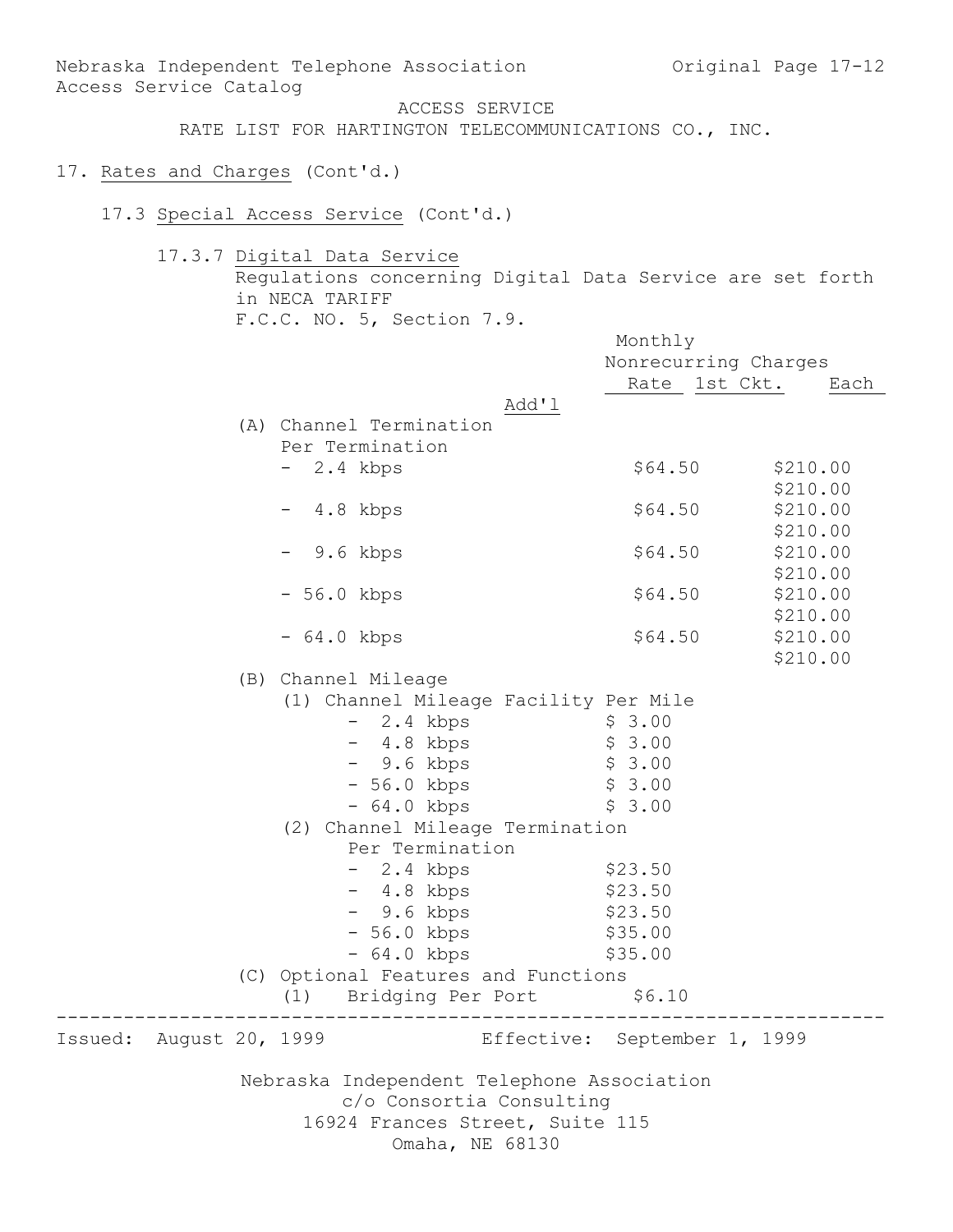### 17. Rates and Charges (Cont'd.)

- 17.3 Special Access Service (Cont'd.)
	- 17.3.7 Digital Data Service (Cont'd.)
		- Monthly (C) Optional Features and Functions Rate (Cont'd.) (2) Loop Transfer Arrangement Per Four Key Arrangement\* \$5.97 (3) Public Packet Switching Network Interface Arrangement
			- Per 9.6 kbps arrangement ICB - Per 56.0 kbps arrangement ICB

| (D) Term Discounts |           |                             | Percentage |
|--------------------|-----------|-----------------------------|------------|
|                    |           | 56.0 and 64.0 Kbps Services |            |
|                    | 36 months |                             | 10.8       |
|                    | 60 months |                             | 20%        |

An additional Channel Termination charge will apply whenever a spare channel is configured as a leg to the customer designated premises. Additional Channel Mileage charges will also apply when the transfer arrangement is not located in the customer designated premises serving wire center.

ICB rates and charges are filed in 17.3.9 following.

-------------------------------------------------------------------------- Issued: August 20, 1999 Effective: September 1, 1999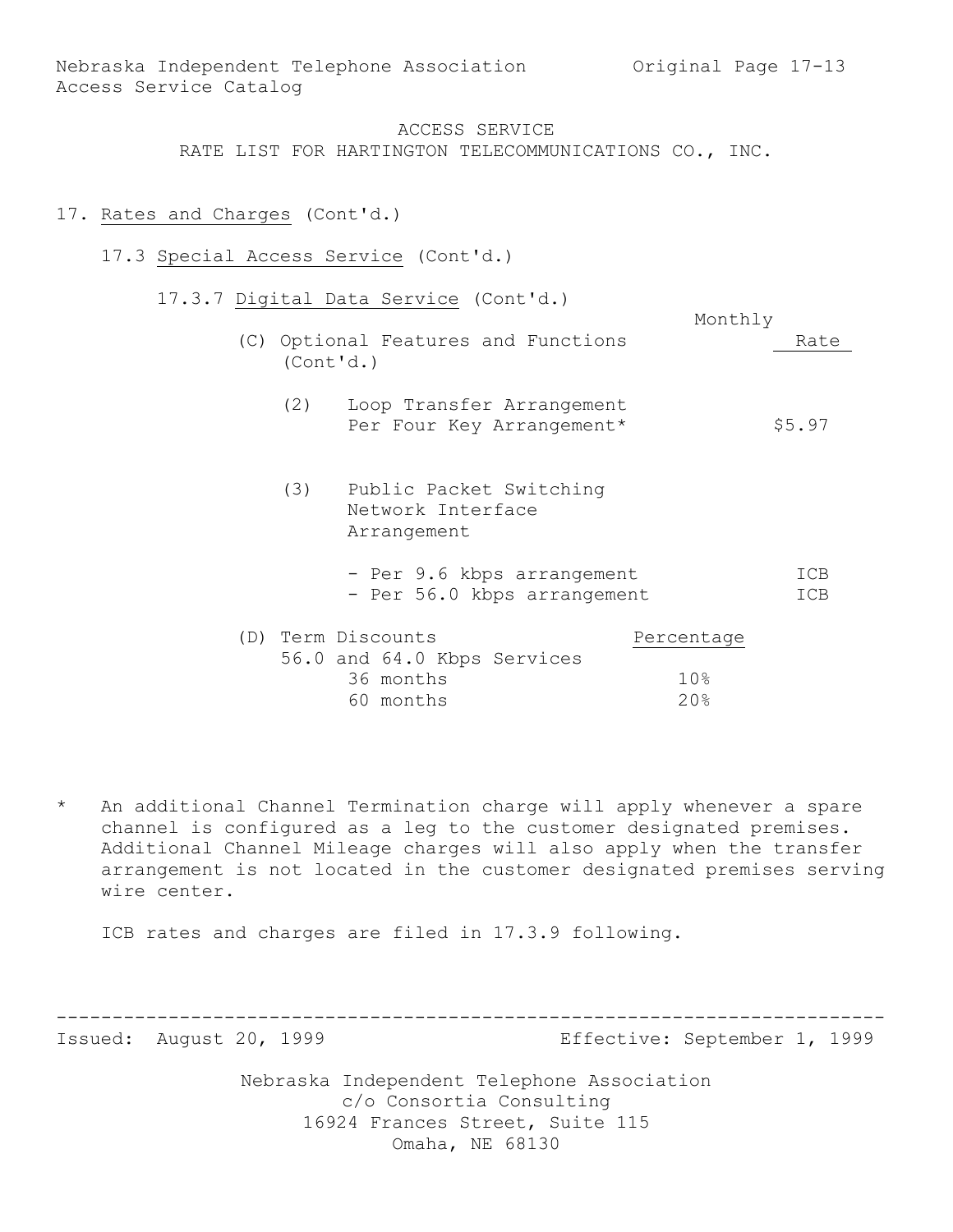Nebraska Independent Telephone Association Original Page 17-14 Access Service Catalog

ACCESS SERVICE

RATE LIST FOR HARTINGTON TELECOMMUNICATIONS CO., INC.

# 17. Rates and Charges (Cont'd.)

17.3 Special Access Service (Cont'd.)

17.3.8 High Capacity Service

Regulations concerning High Capacity Service are set forth in 7.10 of NECA TARIFF F.C.C. NO. 5.

Monthly Nonrecurring

Charges

Rate 1st Ckt. Each

Add'l

(A) Channel Termination Per Termination

| $-$ DS1C 3.152 Mbps<br>$-$ DS2 $6.312$ Mbps                                                                                  | ICB | ICB ICB<br>ICB ICB ICB |     |
|------------------------------------------------------------------------------------------------------------------------------|-----|------------------------|-----|
| - Capacity of 1 DS3<br>44.736 Mbps Interface<br>Per DS3 Channel Installed                                                    | ICB | ICB                    | ICB |
| - Capacity of 3 DS3<br>44.736 Mbps Interface<br>Per DS3 Channel Installed                                                    | ICB | ICB                    | ICB |
| - Capacity of 6 DS3<br>44.736 Mbps Interface<br>Per DS3 Channel Installed                                                    |     | ICB ICB                | ICB |
| - Capacity of 12 DS3<br>44.736 Mbps Interface<br>Per DS3 Channel Installed                                                   |     | ICB ICB                | ICB |
| - DS4 274.176 Mbps                                                                                                           |     | ICB ICB                | ICB |
| ICB rates and charges are filed in 17.3.9 following.                                                                         |     |                        |     |
| Effective: September 1, 1999<br>Issued: August 20, 1999                                                                      |     |                        |     |
| Nebraska Independent Telephone Association<br>c/o Consortia Consulting<br>16924 Frances Street, Suite 115<br>Omaha, NE 68130 |     |                        |     |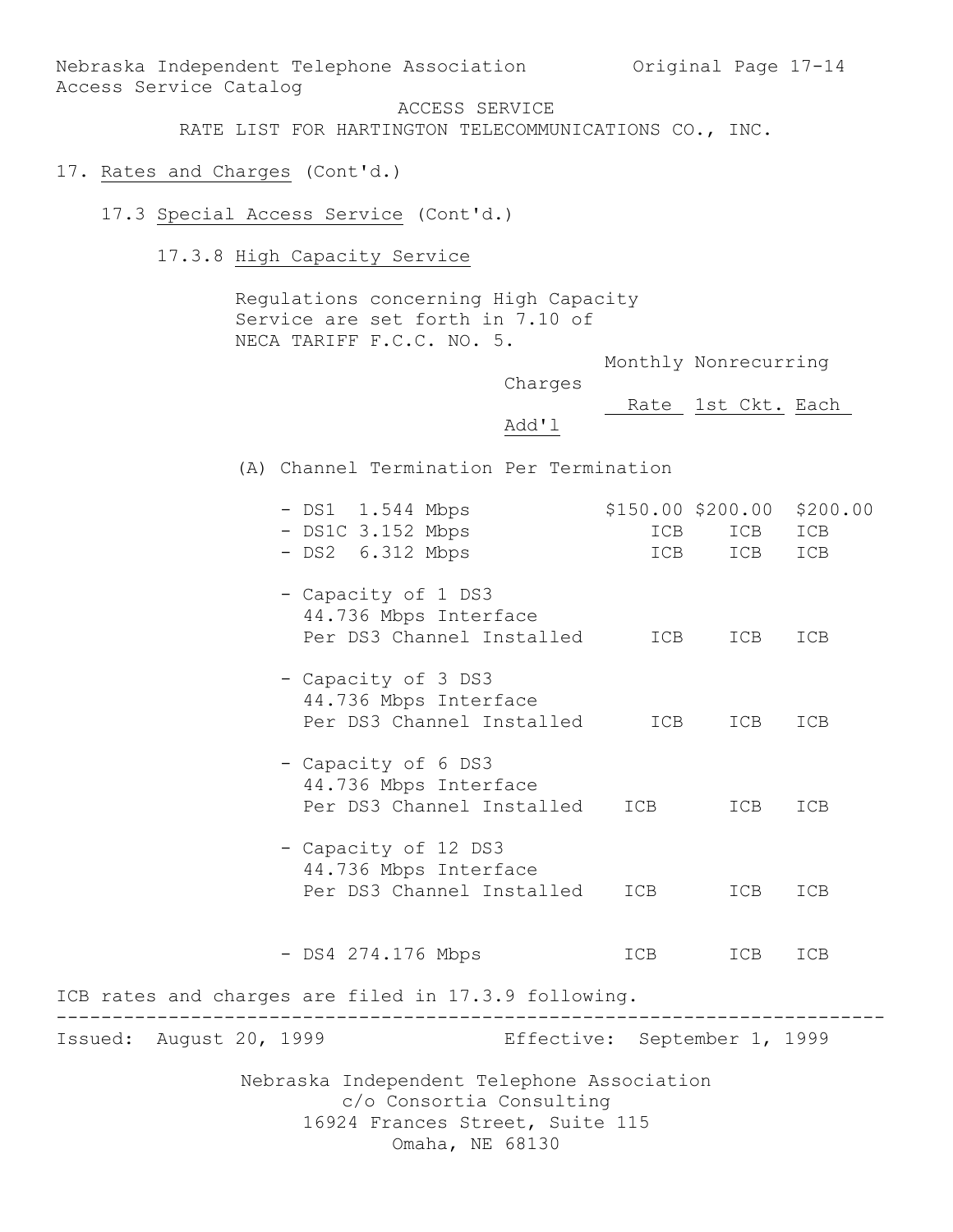Nebraska Independent Telephone Association c/o Consortia Consulting 16924 Frances Street, Suite 115 Omaha, NE 68130 Nebraska Independent Telephone Association Orignal Page 17-15 Access Service Catalog ACCESS SERVICE RATE LIST FOR HARTINGTON TELECOMMUNICATIONS CO., INC. 17. Rates and Charges (Cont'd.) 17.3 Special Access Service (Cont'd.) 17.3.8 High Capacity Service (Cont'd.) (B) Channel Mileage Monthly Rate\_ (1) Channel Mileage Facility Per Mile  $- 1.544$  Mbps  $$18.50$  - 3.152 Mbps ICB - 6.312 Mbps ICB - 44.736 Mbps ICB - 274.176 Mbps ICB (2) Channel Mileage Termination Per Termination - 1.544 Mbps \$95.00 - 3.152 Mbps ICB - 6.312 Mbps ICB - 44.736 Mbps ICB - 274.176 Mbps ICB (C) Term Discounts - DS1 and DS3 Services Percentage 36 months 10% 60 months 20% (D) Optional Features and Functions Monthly Rate (1) Multiplexing, per arrangement DS4 to DS1 ICB DS3 to DS1 ICB DS2 to DS1 ICB DS1C to DS1 ICB DS1 to Voice\*\* \$196.53 \*\* A channel of this DS1 to the Hub can be used for Digital Data Service. -------------------------------------------------------------------------- Issued: August 20, 1999 Effective: September 1, 1999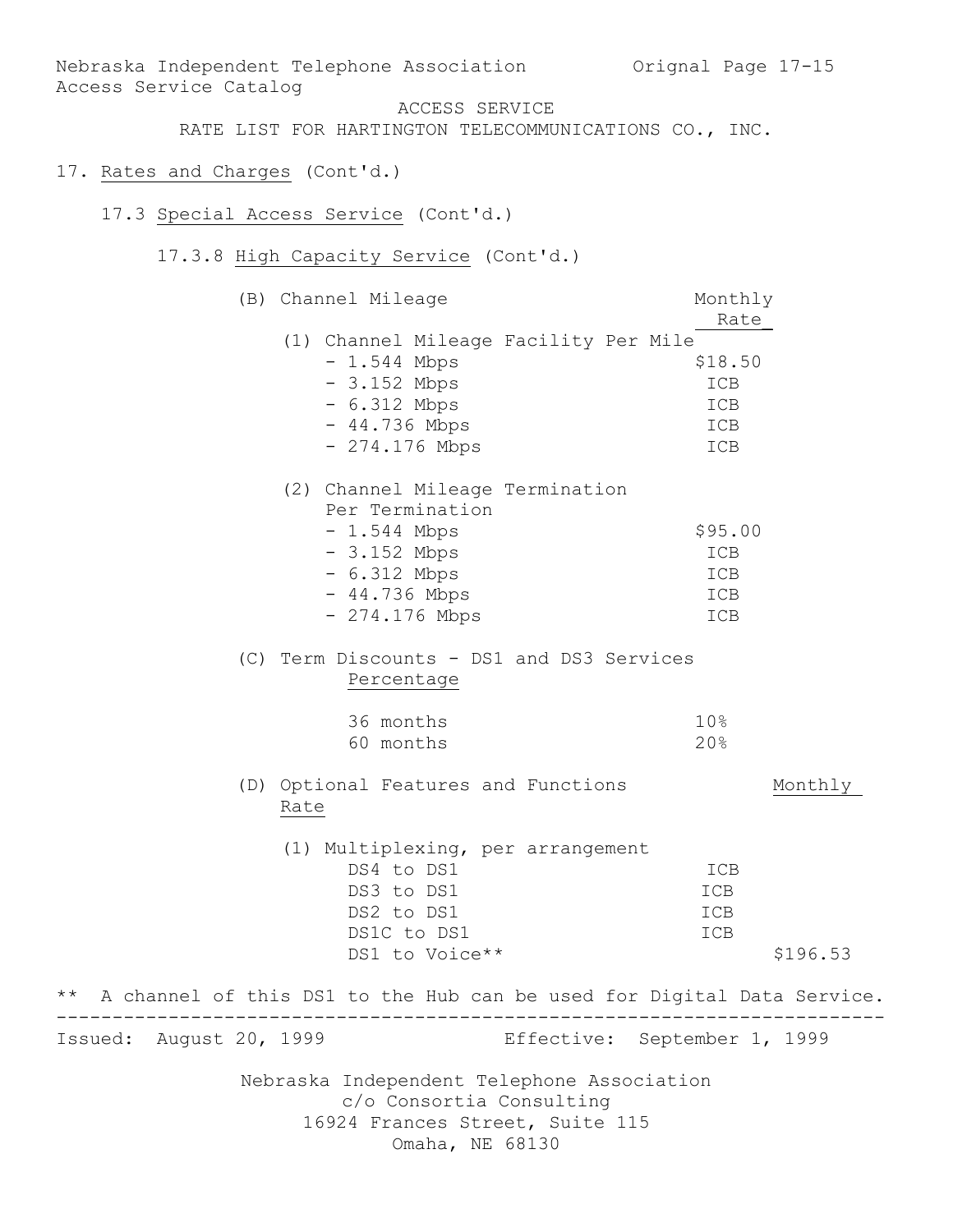Nebraska Independent Telephone Association c/o Consortia Consulting 16924 Frances Street, Suite 115 Nebraska Independent Telephone Association Original Page 17-16 Access Service Catalog ACCESS SERVICE RATE LIST FOR HARTINGTON TELECOMMUNICATIONS CO., INC. 17. Rates and Charges (Cont'd.) 17.3 Special Access Service (Cont'd.) 17.3.8 High Capacity Service (Cont'd.) (D) Optional Features and Functions (Cont'd.) Monthly Rate (1) Multiplexing, per arrangement (Cont'd.) DS1 to DS0 \$ 198.38 DS0 to Subrates  $-Up$  to 20 2.4 kbps services  $$345.00$  $-Up$  to 10 4.8 kbps services  $\qquad \qquad$  \$ 220.00  $-Up$  to 5 9.6 kbps services  $\frac{1}{5}$  190.00 (2) Automatic Loop Transfer Per Arrangement\* \$ 360.00 (3) Transfer Arrangement (key activated or dial-up\*\*) Per four port arrangement (including control channel termination\*\*\*)  $$ 165.42$ (E) Reserved for future use. (F) Clear Channel Capability - Per 1.544 Mbps transmission path Mone \* An additional Channel Termination charge will apply whenever the spare line is provided as a leg to the customer designated premises (CDP). \*\* The dial-up option requires the customer to purchase the Controller Arrangement from 13.3.4, as described in NECA TARIFF F.C.C. NO. 5. \*\*\* An additional Channel Termination charge will apply whenever a spare channel is configured as a leg to the CDP. Additional channel mileage charges will also apply when the transfer arrangement is not located in the CDP serving wire center. -------------------------------------------------------------------------- Issued: August 20, 1999 Effective: September 1, 1999

Omaha, NE 68130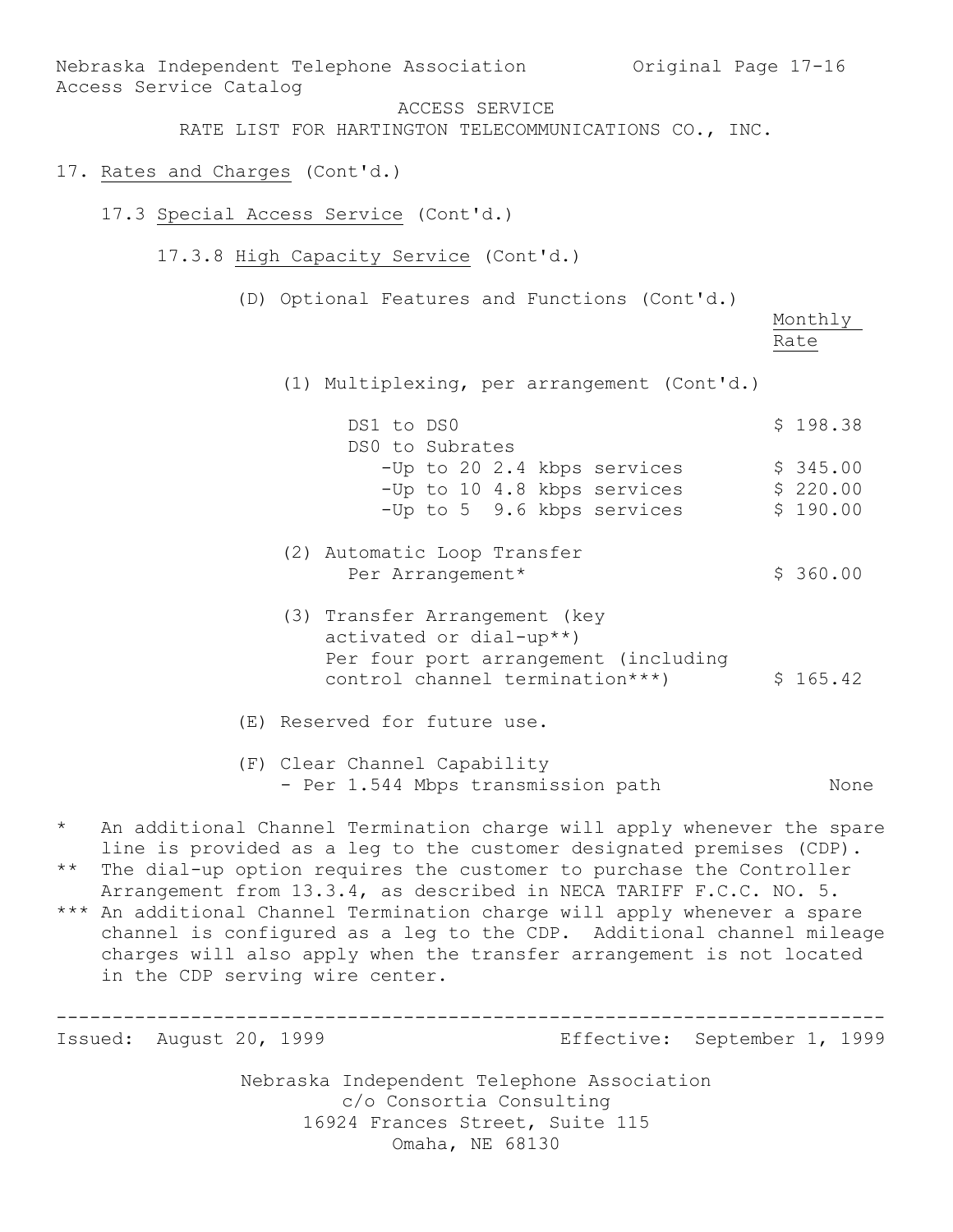- 17. Rates and Charges (Cont'd.)
	- 17.3 Special Access Service (Cont'd.)
		- 17.3.9 Individual Case Filings

Reserved for future use.

-------------------------------------------------------------------------- Issued: August 20, 1999 Effective: September 1, 1999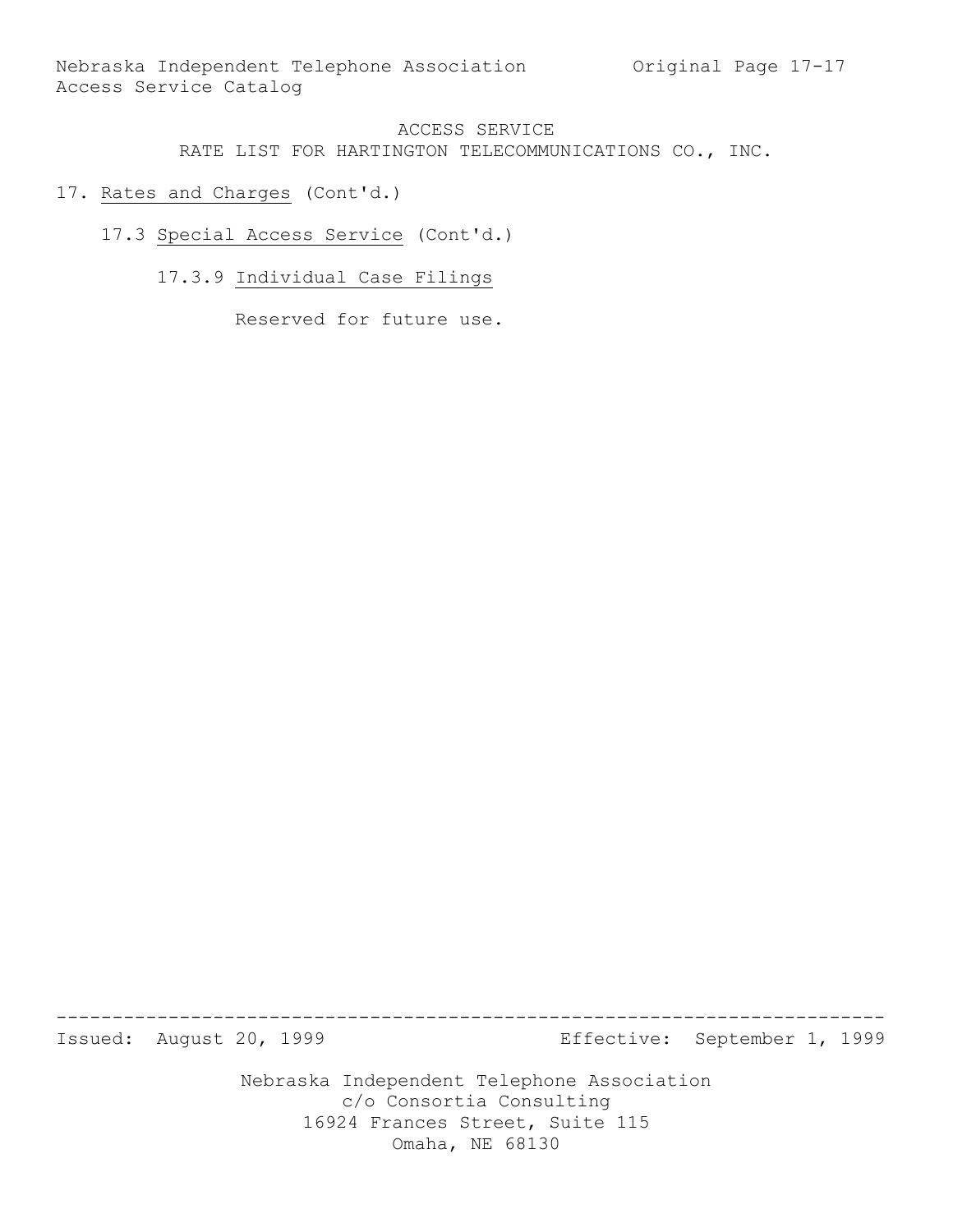- 17. Rates and Charges (Cont'd.)
	- 17.3 Special Access Service (Cont'd.)
		- 17.3.10 Optional Rate Plan Availability

The Term Discount Plan, as described in Section 7.2.8, is available where billing capability exists.

| 17.3.11 |     | Internet to K-12 Schools                                | Monthly | Nonrecurring |  |  |
|---------|-----|---------------------------------------------------------|---------|--------------|--|--|
|         |     |                                                         | Rate    | Charges      |  |  |
|         | (A) | Channel Termination                                     |         |              |  |  |
|         |     | Per Termination                                         | \$22.50 | \$50.00      |  |  |
|         | (B) | Channel Mileage<br>(1) Channel Mileage<br>Facility, per |         |              |  |  |
|         |     | airline mile<br>(2) Channel Mileage<br>Termination,     | \$2.50  |              |  |  |
|         |     | per termination                                         | \$10.00 |              |  |  |

-------------------------------------------------------------------------- Issued: August 20, 1999 Effective: September 1, 1999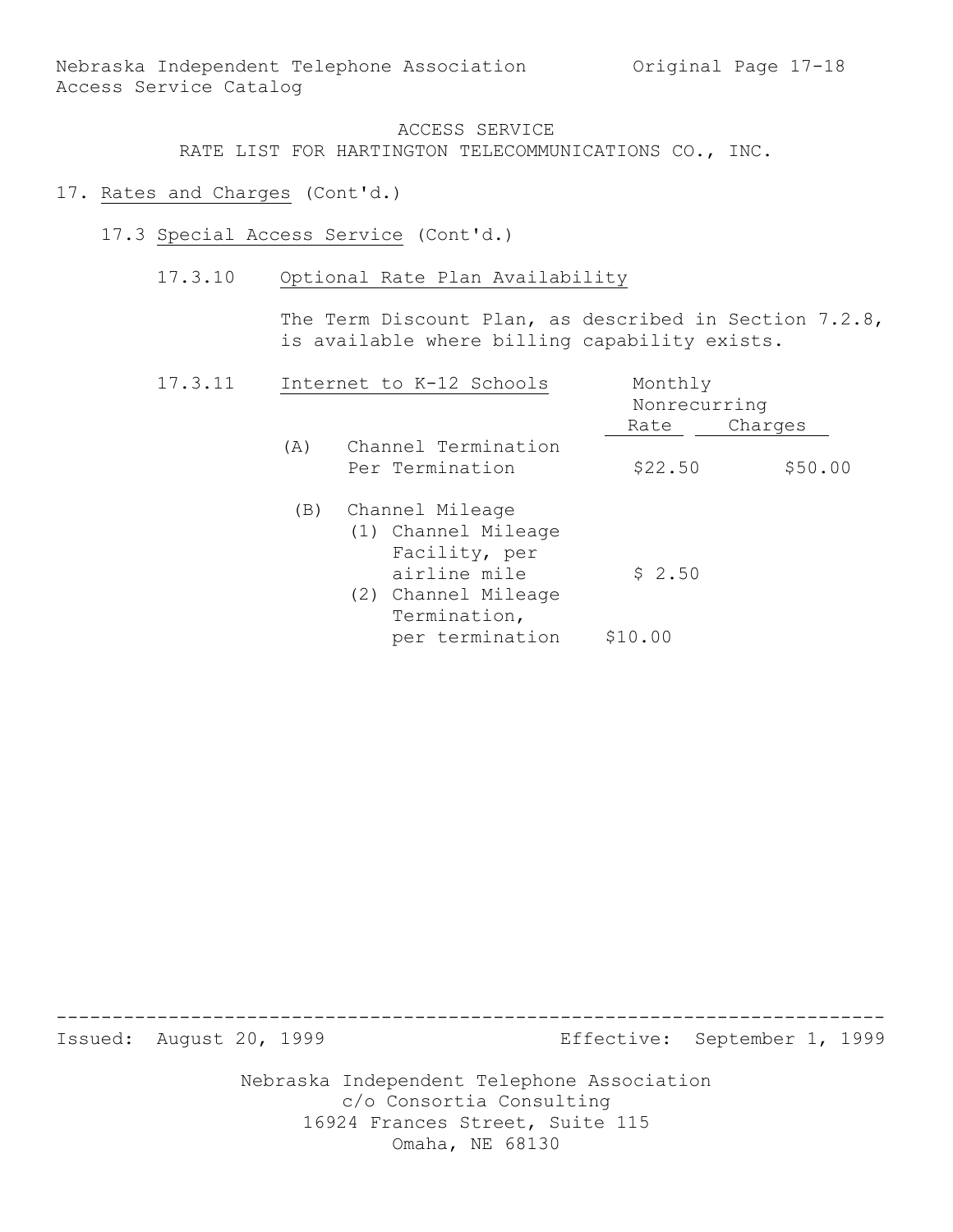#### ACCESS SERVICE

RATE LIST FOR HARTINGTON TELECOMMUNICATIONS CO., INC.

- 17. Rates and Charges (Cont'd.)
	- 17.4 Other Services
		- 17.4.1 Access Ordering
			- (A) Access Order Charge

Per Order  $$100.00$ 

Charge

(B) Service Date Change Charge

A Service Date Change Charge will apply, on a per order per occurrence basis, for each service date changed. The Access Order Charge as specified In 17.4.1(A) preceding does not apply. -Service Date Change Charge Per Order  $\frac{1}{2}$  34.00

(C) Design Change Charge

The Design Change Charge will apply On a per order per occurrence basis, For each order requiring design change. -Design Change Charge Per Order  $\sim$  \$ 34.00

(D) Miscellaneous Service Order Charge

Per Occurrence  $\frac{1}{2}$  \$ 34.00

Nebraska Independent Telephone Association 17.4.2 Additional Engineering Fach Half Hour or Fraction Thereof Additional Engineering Periods (A) Basic Time per engineer, normally scheduled working hours \$ 25.00 -------------------------------------------------------------------------- Issued: August 20, 1999 Effective: September 1, 1999

c/o Consortia Consulting

16924 Frances Street, Suite 115

Omaha, NE 68130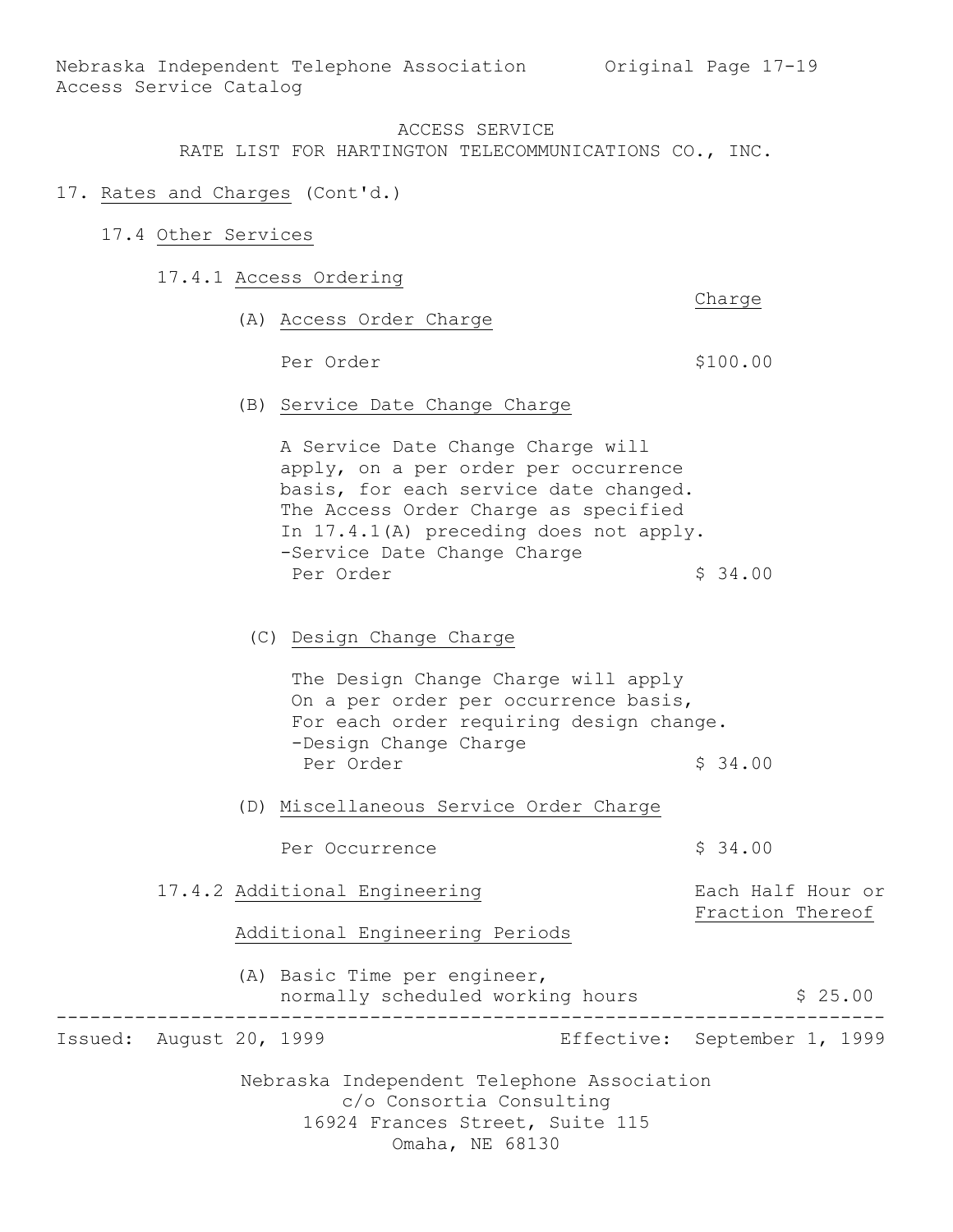Nebraska Independent Telephone Association c/o Consortia Consulting 16924 Frances Street, Suite 115 Omaha, NE 68130 Nebraska Independent Telephone Association Original Page 17-20 Access Service Catalog ACCESS SERVICE RATE LIST FOR HARTINGTON TELECOMMUNICATIONS CO., INC. 17. Rates and Charges (Cont'd.) 17.4 Other Services (Cont'd.) 17.4.2 Additional Engineering (Cont'd.) Each Half Hour or Additional Engineering Periods (Cont'd.) Fraction Thereof (B) Overtime per engineer, outside Of normally scheduled working hours \$37.50 (C) Premium Time, outside of scheduled work day, per engineer  $$50.00$ 17.4.3 Additional Labor Additional Labor Periods (A) Installation or Repair - Overtime, outside of normally scheduled working hours on a scheduled workday Per Technician\* \$37.50 -Premium Time, outside of scheduled work day Per Technician\* \$50.00 (B) Stand by - Basic time, normally scheduled working hours Per Technician  $$25.00$ -Overtime, outside of normally scheduled working hours on a scheduled work day Per Technician\* \$37.50 \* A call out of a Telephone Company employee at a time not consecutive with the employee's scheduled work period is subject to a minimum charge of four hours. -------------------------------------------------------------------------- Issued: August 20, 1999 Effective: September 1, 1999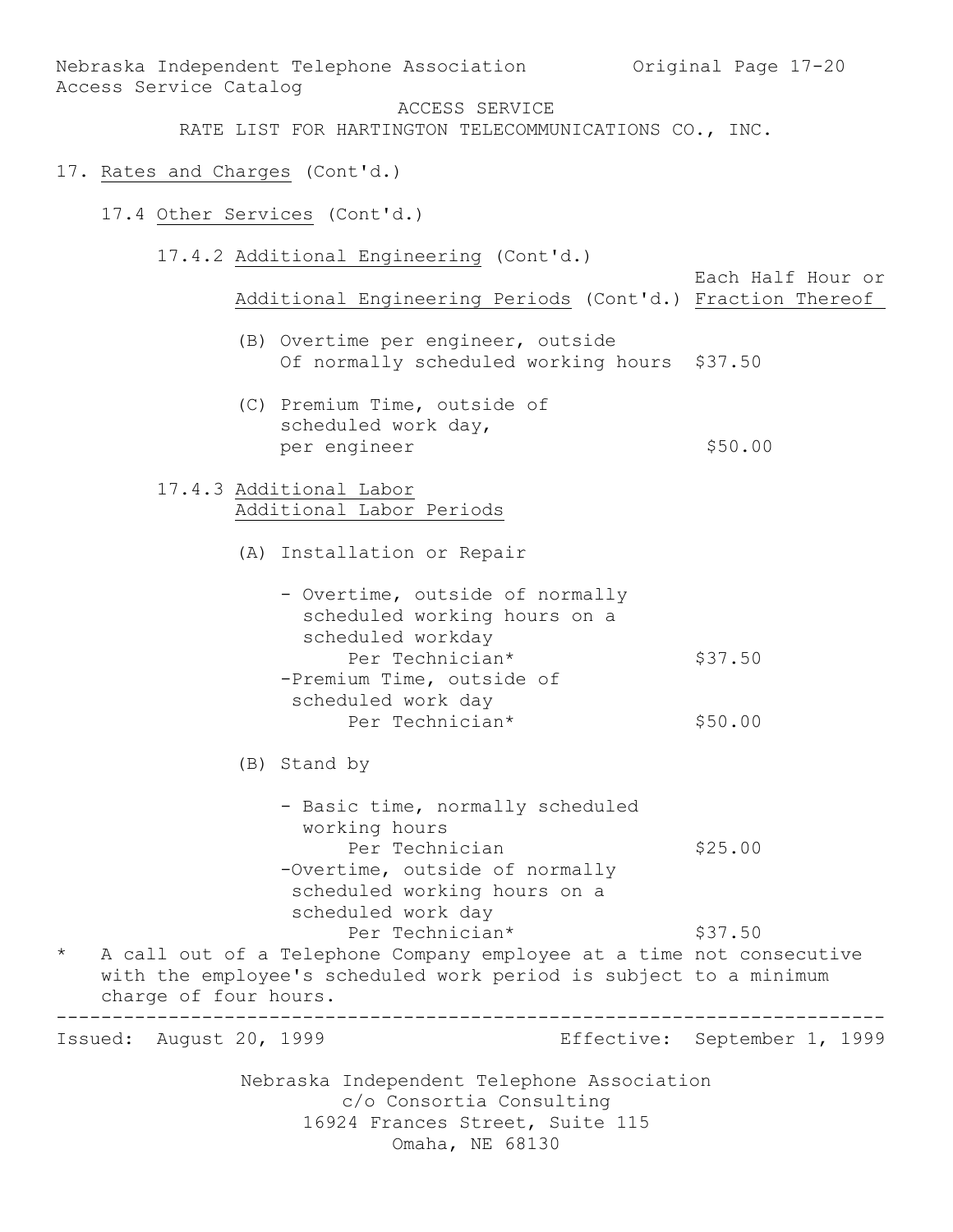Nebraska Independent Telephone Association Original Page 17-21 Access Service Catalog

#### ACCESS SERVICE RATE LIST FOR HARTINGTON TELECOMMUNICATIONS CO., INC.

- 17. Rates and Charges (Cont'd.)
	- 17.4 Other Services (Cont'd.)

17.4.3 Additional Labor (Cont'd.) Each Half Hour Additional Labor Periods (Cont'd.) or Fraction Thereof (B) Stand by (Cont'd.) - Premium Time, outside scheduled work day Per Technician\* \$50.00 Installation Central Office and Repair Maintenance Technician Technician (C) Testing and Maintenance with other Telephone Companies, or Other Labor - Basic Time per technician, scheduled working hours \$24.00 \$25.00 - Overtime per technician outside scheduled working hours on a work day\* \$36.00 \$37.50

- Premium Time per technician,

outside scheduled work day\* \$47.50 \$50.00

A call out of a Telephone Company employee at a time not consecutive with the employee's scheduled work period is subject to a minimum charge of four hours.

-------------------------------------------------------------------------- Issued: August 20, 1999 Effective: September 1, 1999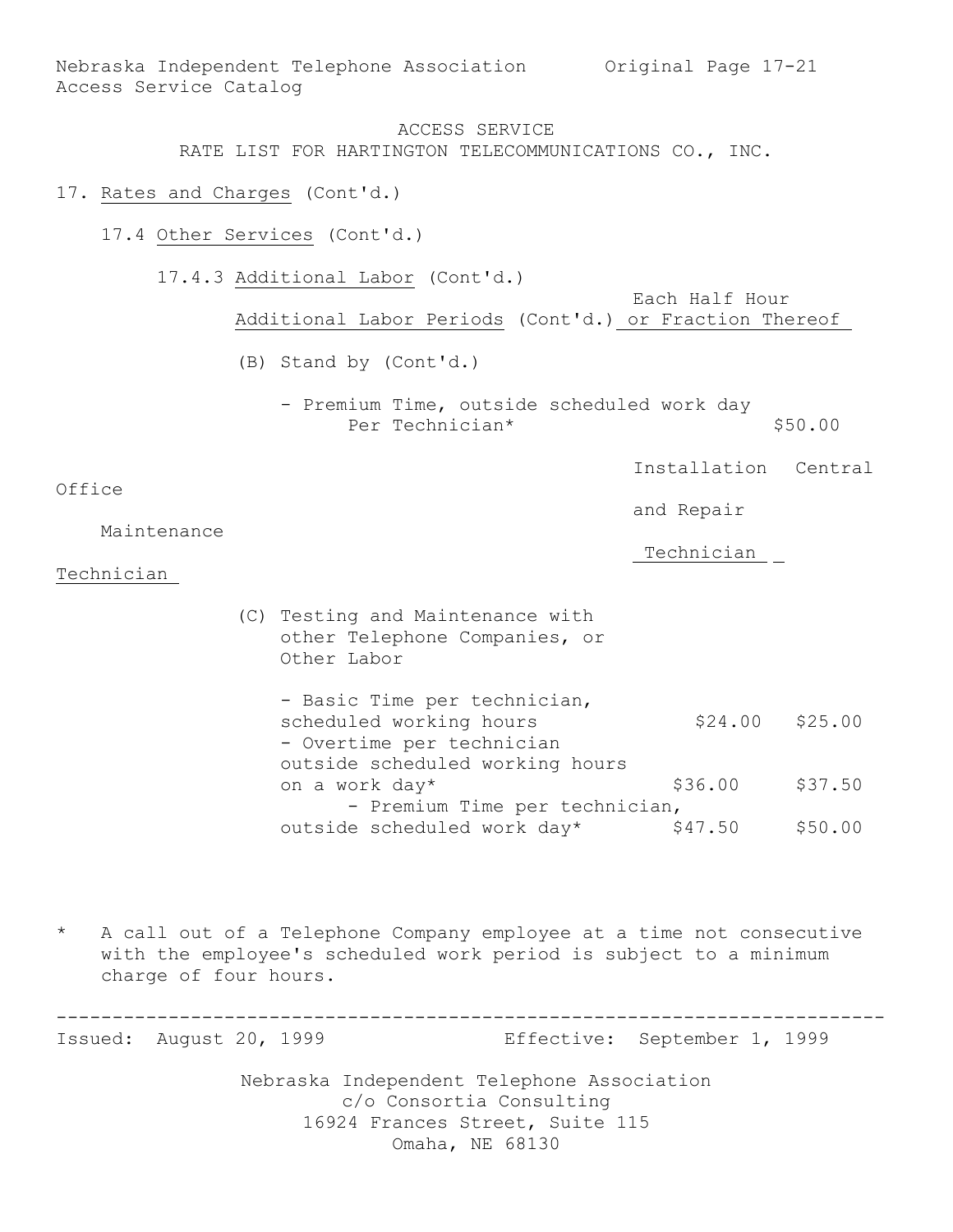- 17. Rates and Charges (Cont'd.)
	- 17.4 Other Services (Cont'd.)
		- 17.4.4 Miscellaneous Services

|            |                           | (A) Additional Cooperative Acceptance Testing- |  |  |  |
|------------|---------------------------|------------------------------------------------|--|--|--|
|            | Switched Access           |                                                |  |  |  |
|            |                           | Each Half Hour or                              |  |  |  |
|            |                           | Fraction Thereof                               |  |  |  |
|            | Testing Periods           |                                                |  |  |  |
|            | Basic Time, Overtime* and | See the rates for                              |  |  |  |
| Additional | Premium Time*             | Labor as set forth in                          |  |  |  |
| 17.4.3(C)  |                           |                                                |  |  |  |

- preceding.
- (B) Additional Automatic Testing Switched Access

Additional Tests To First Per Test

Per Point of Switching Transmission Path

| Gain-Slope Tests         | \$3.00 |
|--------------------------|--------|
| C-Notched Noise Tests    | \$3.00 |
| $1004$ Hz Loss**         | \$3.00 |
| C-Message Noise**        | \$3.00 |
| Balance (return loss) ** | \$3.00 |

- \* A call out of a Telephone Company employee at a time not consecutive with the employee's scheduled work period is subject to a minimum charge of four hours.
- \*\* The 1004 Hz, C-Message Noise and Balance tests are non-chargeable routine tests; however, they may be requested on an as needed or more than routine scheduled basis, in which cases the charges herein apply. See NECA TARIFF F.C.C. NO. 5, 13.3.1(A)(2).

-------------------------------------------------------------------------- Issued: August 20, 1999 Effective: September 1, 1999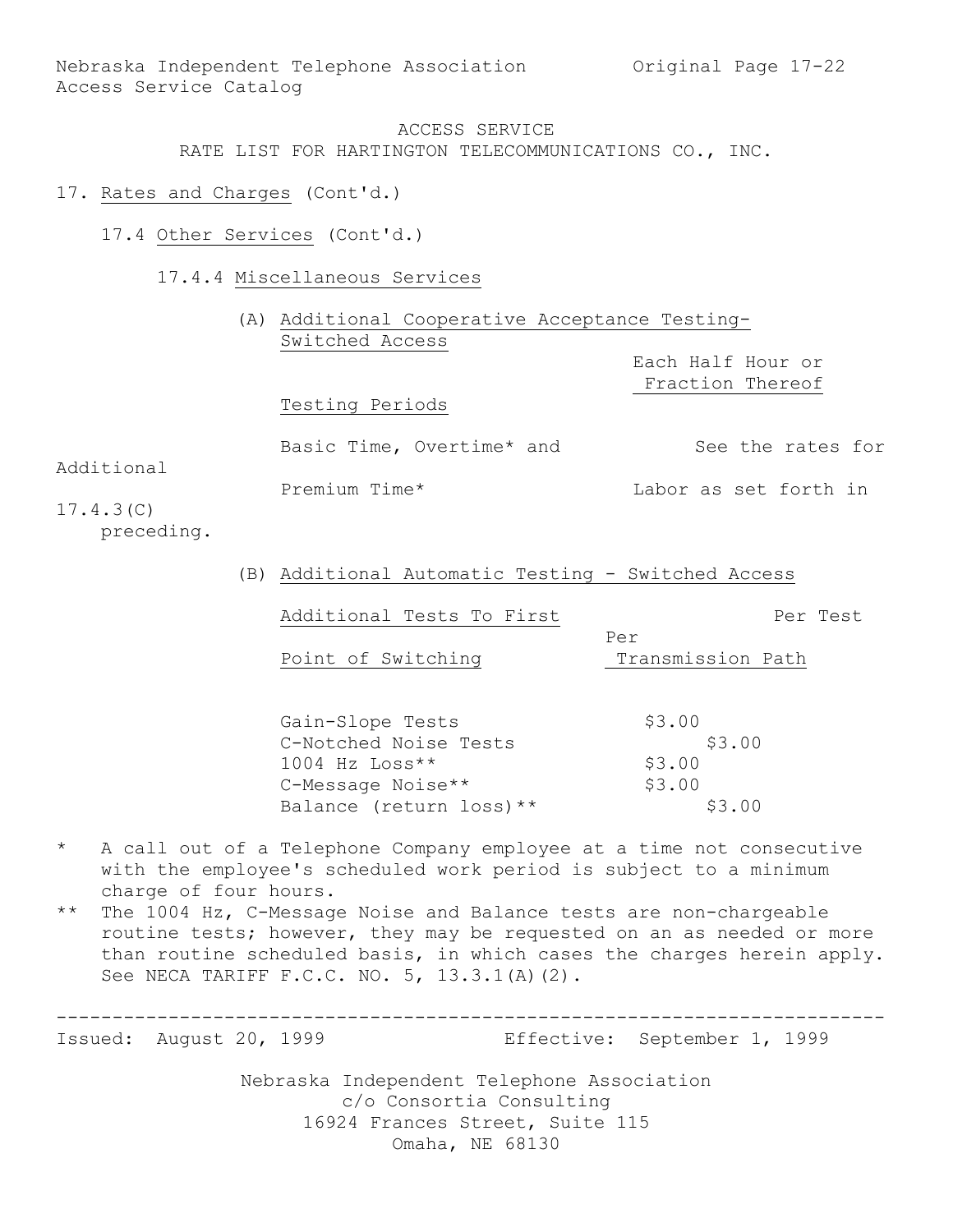Nebraska Independent Telephone Association c/o Consortia Consulting 16924 Frances Street, Suite 115 Omaha, NE 68130 Nebraska Independent Telephone Association Original Page 17-23 Access Service Catalog ACCESS SERVICE RATE LIST FOR HARTINGTON TELECOMMUNICATIONS CO., INC. 17. Rates and Charges (Cont'd.) 17.4 Other Services (Cont'd.) 17.4.4 Miscellaneous Services (Cont'd.) (C) Additional Manual Testing - Switched Access Additional Tests To First Point of Switching Each Half Hour Or Fraction Thereof Gain-Slope, C-Notched Noise and any other See the rates for agreed to tests and a and additional Labor, as set Per Technician and the forth in 17.4.3(C) preceding. (D) Additional Cooperative Acceptance Testing - Special Access **Each Half Hour Or** Fraction Thereof Testing Periods See the rates for Basic Time, Overtime\* and Premium Time\* Additional Labor as set forth in 17.4.3(C) preceding. (E) Additional Manual Testing - Special Access **Each Half Hour Or** Fraction Thereof Testing Periods See the rates for Basic Time, Overtime\* and Premium Time\* Additional Labor as set forth in 17.4.3(C) preceding. A call out of a Telephone Company employee at a time not consecutive with the employee's scheduled work period is subject to a minimum charge of four hours. -------------------------------------------------------------------------- Issued: August 20, 1999 Effective: September 1, 1999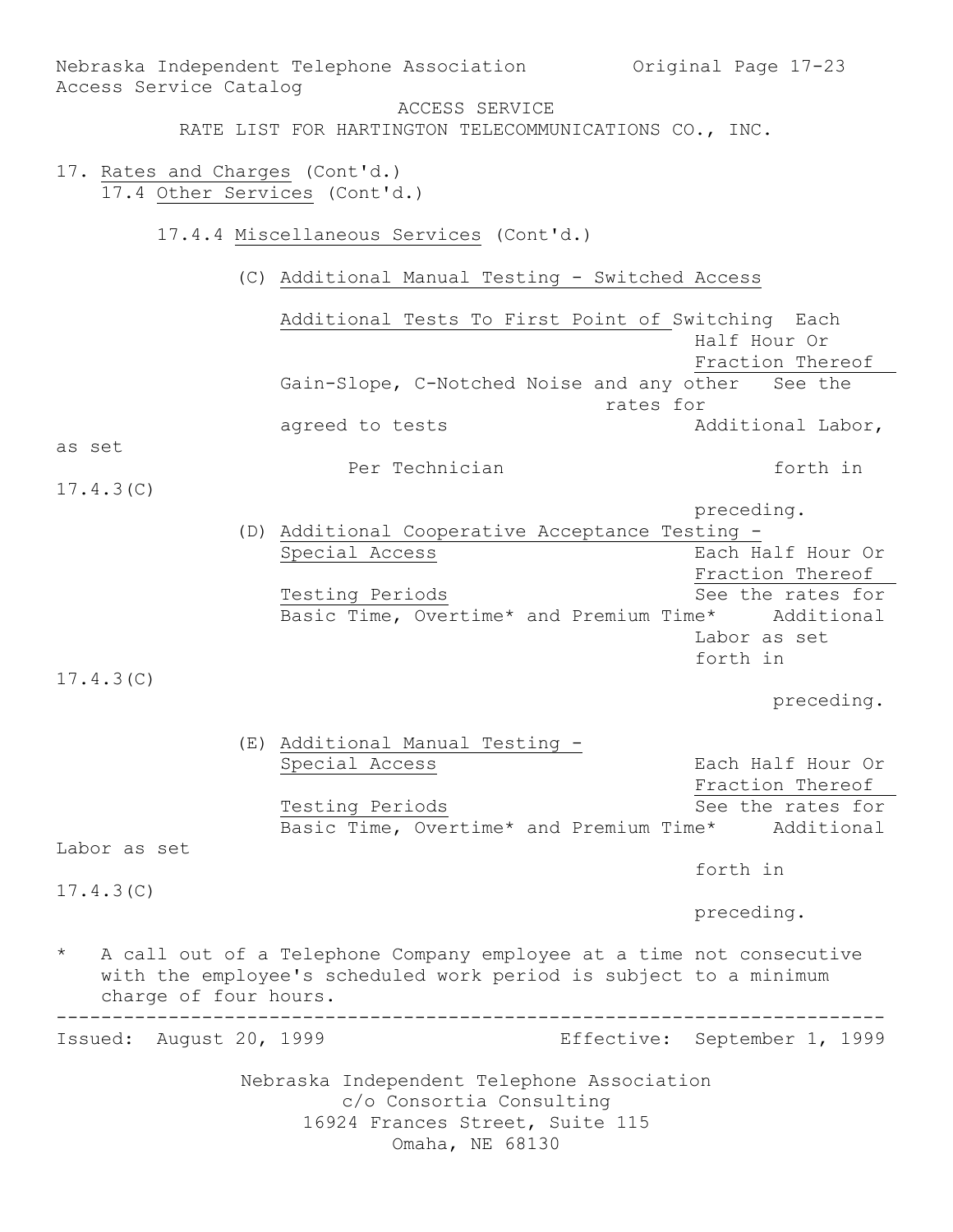Nebraska Independent Telephone Association Original Page 17-24 Access Service Catalog

### ACCESS SERVICE RATE LIST FOR HARTINGTON TELECOMMUNICATIONS CO., INC.

- 17. Rates and Charges (Cont'd.)
	- 17.4 Other Services (Cont'd.)
		- 17.4.4 Miscellaneous Services (Cont'd.)

|            |  | (F) Maintenance of Service     | Each Half Hour Or     |
|------------|--|--------------------------------|-----------------------|
|            |  |                                | Fraction Thereof      |
| Additional |  | Maintenance of Service Periods |                       |
|            |  | Basic Time, Overtime*          | See the rates for     |
|            |  | and Premium Time*              | Labor as set forth in |
| 17.4.3(C)  |  |                                |                       |
|            |  |                                | preceding.            |
|            |  | (G) Reserved for future use.   |                       |

- (H) Reserved for future use.
- (I) Reserved for future use.

\* A call out of a Telephone Company employee at a time not consecutive with the employee's scheduled work period is subject to a minimum charge of four hours.

-------------------------------------------------------------------------- -Issued: August 20, 1999 Effective: September 1, 1999